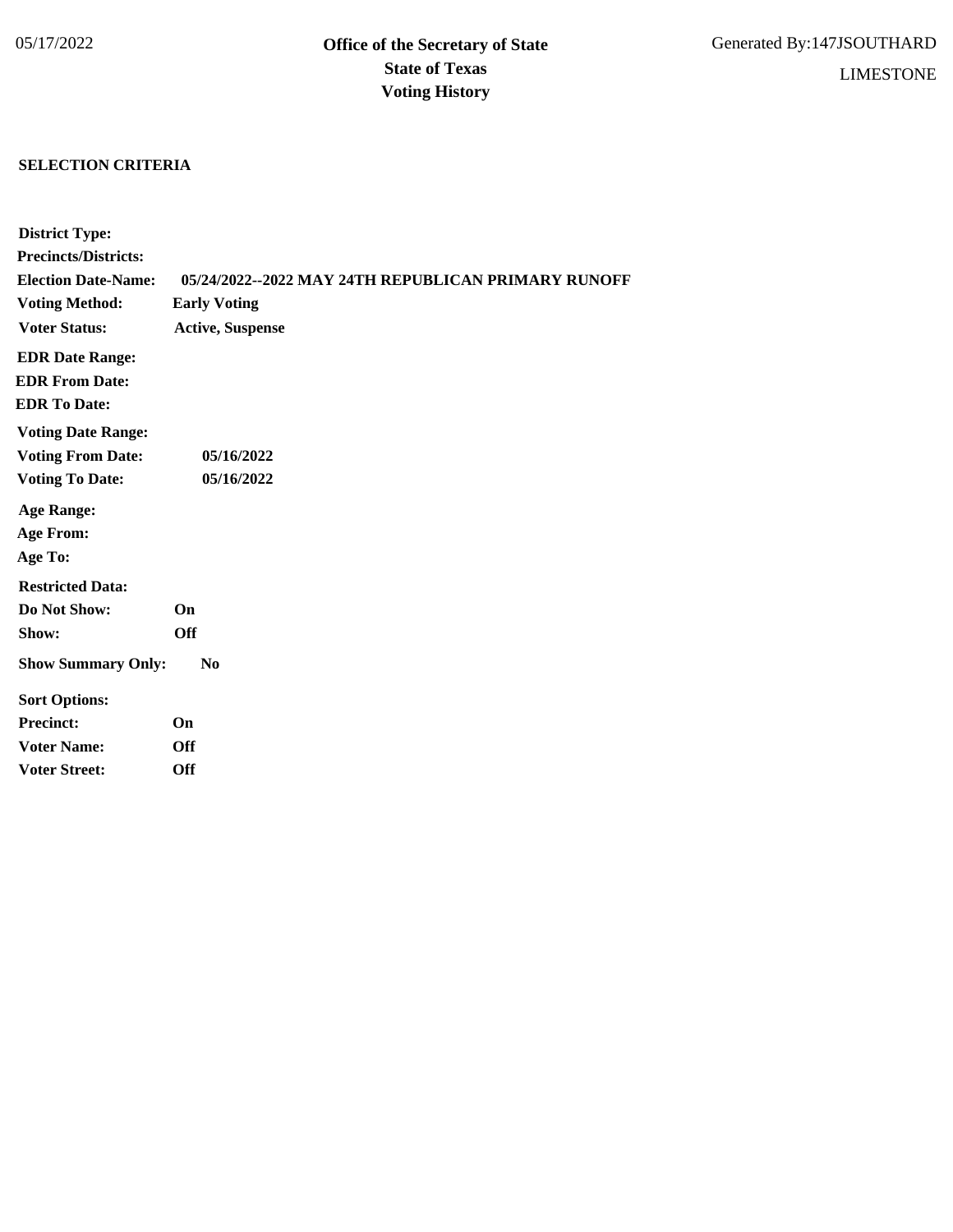| Precinc | VUID           | <b>EDR</b>                                           | Voter          | Voter Name                             | <b>DOB</b>             | Current | Residence                                                 | Mailing Address                                                 |
|---------|----------------|------------------------------------------------------|----------------|----------------------------------------|------------------------|---------|-----------------------------------------------------------|-----------------------------------------------------------------|
| t       |                | 09/15/2010                                           | Status         |                                        | HALL, STACY 12/29/1975 | County  | Address<br>910 PHYLLIS                                    |                                                                 |
| 101     | 1059017751     |                                                      | $\overline{V}$ | <b>LYNN</b>                            |                        | 147     | LANE                                                      |                                                                 |
|         |                |                                                      |                |                                        |                        |         | GROESBECK TX<br>76642                                     |                                                                 |
|         | Election Name: | 2022 MAY 24TH<br>REPUBLICAN PRIMARY                  |                |                                        | Ballot Style: BS2      |         | Voting Method: EV                                         |                                                                 |
|         |                | RUNOFF<br>12/06/2018                                 |                | HARRELL, NANC 11/08/1955               |                        |         | 501 WALKER ST E                                           |                                                                 |
| 101     | 1188803944     |                                                      | $\overline{U}$ | Y KATHLEEN                             |                        | 147     | GROESBECK TX<br>76642                                     |                                                                 |
|         | Election Name: | 2022 MAY 24TH<br>REPUBLICAN PRIMARY<br>RUNOFF        |                |                                        | Ballot Style: BS2      |         | Voting Method: EV                                         |                                                                 |
| 101     | 1007552396     | 11/01/1996                                           | $\overline{U}$ | JENKINS, CARO 12/29/1959<br>L SUE      |                        | 147     | 1212 DONNA<br><b>STREET</b><br>GROESBECK TX<br>76642-1948 | 1212 DONNA<br>STREET<br>GROESBECK TX<br>76642                   |
|         | Election Name: | 2022 MAY 24TH<br>REPUBLICAN PRIMARY<br>RUNOFF        |                |                                        | Ballot Style: BS2      |         | Voting Method: EV                                         |                                                                 |
| 101     | 1013690169     | 03/01/1978                                           | $\overline{V}$ | KOENIG, CATHY 07/04/1951               |                        | 147     | 805 LCR 788<br>GROESBECK TX<br>76642                      | P O BOX 543<br>GROESBECK TX<br>76642                            |
|         | Election Name: | 2022 MAY 24TH<br>REPUBLICAN PRIMARY<br>RUNOFF        |                |                                        | Ballot Style: BS2      |         | Voting Method: EV                                         |                                                                 |
| 101     | 1084290444     | 12/06/2019                                           | $\overline{U}$ | RALEY, JENNIF 07/19/1949<br>ER CROZIER |                        | 147     | 512 WALKER ST E<br>GROESBECK TX<br>76642                  |                                                                 |
|         | Election Name: | 2022 MAY 24TH<br>REPUBLICAN PRIMARY<br>RUNOFF        |                |                                        | Ballot Style: BS2      |         | Voting Method: EV                                         |                                                                 |
| 101     | 2178376540     | 04/07/2021                                           | $\overline{U}$ | SATTERFIELD, 08/08/1957<br>DEAN ROYCE  |                        | 147     | 110 LESLIE<br><b>STREET</b><br>GROESBECK TX<br>76642      | 110 LESLIE ST<br>GROESBECK TX<br>76642                          |
|         | Election Name: | 2022 MAY 24TH<br>REPUBLICAN PRIMARY<br>RUNOFF        |                |                                        | Ballot Style: BS2      |         | Voting Method: EV                                         |                                                                 |
| 101     | 2178376593     | 04/07/2021                                           | $\overline{v}$ | SATTERFIELD, 11/25/1957<br>KATHY JEAN  |                        | 147     | 110 LESLIE<br><b>STREET</b><br>GROESBECK TX<br>76642      | 110 LESLIE ST<br>GROESBECK TX<br>76642                          |
|         | Election Name: | 2022 MAY 24TH<br>REPUBLICAN PRIMARY<br><b>RUNOFF</b> |                |                                        | Ballot Style: BS2      |         | Voting Method: EV                                         |                                                                 |
| 101     | 1016086268     | 10/25/2012                                           | $\overline{V}$ | VEST, EDWARD 08/29/1949<br><b>EARL</b> |                        | 147     | 1052 LCR 786<br>GROESBECK TX<br>76642-2449                | 1052 LCR 786<br>GROESBECK TX<br>76642                           |
|         | Election Name: | 2022 MAY 24TH<br>REPUBLICAN PRIMARY<br>RUNOFF        |                |                                        | Ballot Style: BS2      |         | Voting Method: EV                                         |                                                                 |
| 101     | 1013660039     | 02/21/1983                                           | S              | WIETZIKOSKI, 01/02/1965<br>GINGER SAIN |                        | 147     | 880 LCR 642<br>GROESBECK TX<br>76642                      | PO BOX 521<br>GROESBECK TX<br>76642-0521                        |
|         | Election Name: | 2022 MAY 24TH<br>REPUBLICAN PRIMARY<br><b>RUNOFF</b> |                |                                        | Ballot Style: BS2      |         | Voting Method: EV                                         |                                                                 |
| 101     | 1013688524     | 03/01/1978                                           | $\overline{V}$ | WILSON, DENNI 07/02/1955<br>S DARWIN   |                        | 147     | AVENUE<br>GROESBECK TX<br>76642                           | 207 FROST CREEK 207 FROST CREEK<br>AVE<br>GROESBECK TX<br>76642 |

Page 2 of 22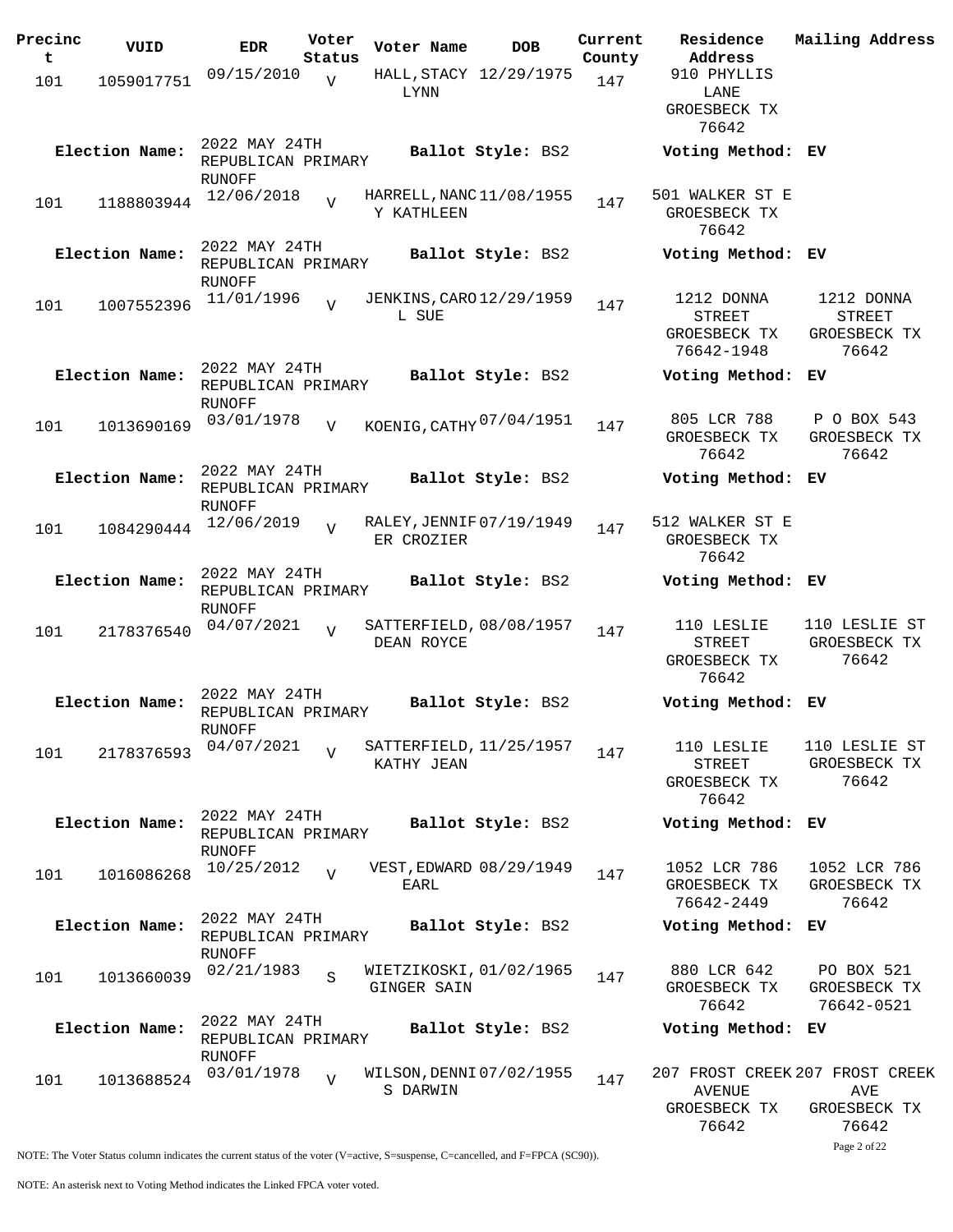| Precinc<br>t | VUID           | Voter<br><b>EDR</b><br>Status                 | Voter Name                           | <b>DOB</b>        | Current<br>County | Residence<br>Address                                      | Mailing Address                             |
|--------------|----------------|-----------------------------------------------|--------------------------------------|-------------------|-------------------|-----------------------------------------------------------|---------------------------------------------|
|              | Election Name: | 2022 MAY 24TH<br>REPUBLICAN PRIMARY<br>RUNOFF | Ballot Style: BS2                    |                   |                   | Voting Method: EV                                         |                                             |
| 101          | 1013688569     | 10/29/1980<br>$\overline{V}$                  | WILSON, KAREN 08/26/1957<br>WARHOL   |                   | 147               | FROST CREEK 207<br>207<br>AVENUE<br>GROESBECK TX<br>76642 | FROST CREEK<br>AVE<br>GROESBECK TX<br>76642 |
|              | Election Name: | 2022 MAY 24TH<br>REPUBLICAN PRIMARY<br>RUNOFF | Ballot Style: BS2                    |                   |                   | Voting Method:                                            | ЕV                                          |
| 101          | 1013676270     | 03/01/1990<br>$\overline{V}$                  | WILSON, MICHA 07/03/1954<br>EL ALLEN |                   | 147               | 3070 FM 937<br>GROESBECK TX<br>76642                      | P O BOX 806<br>GROESBECK TX<br>76642        |
|              | Election Name: | 2022 MAY 24TH<br>REPUBLICAN PRIMARY<br>RUNOFF |                                      | Ballot Style: BS2 |                   | Voting Method: EV                                         |                                             |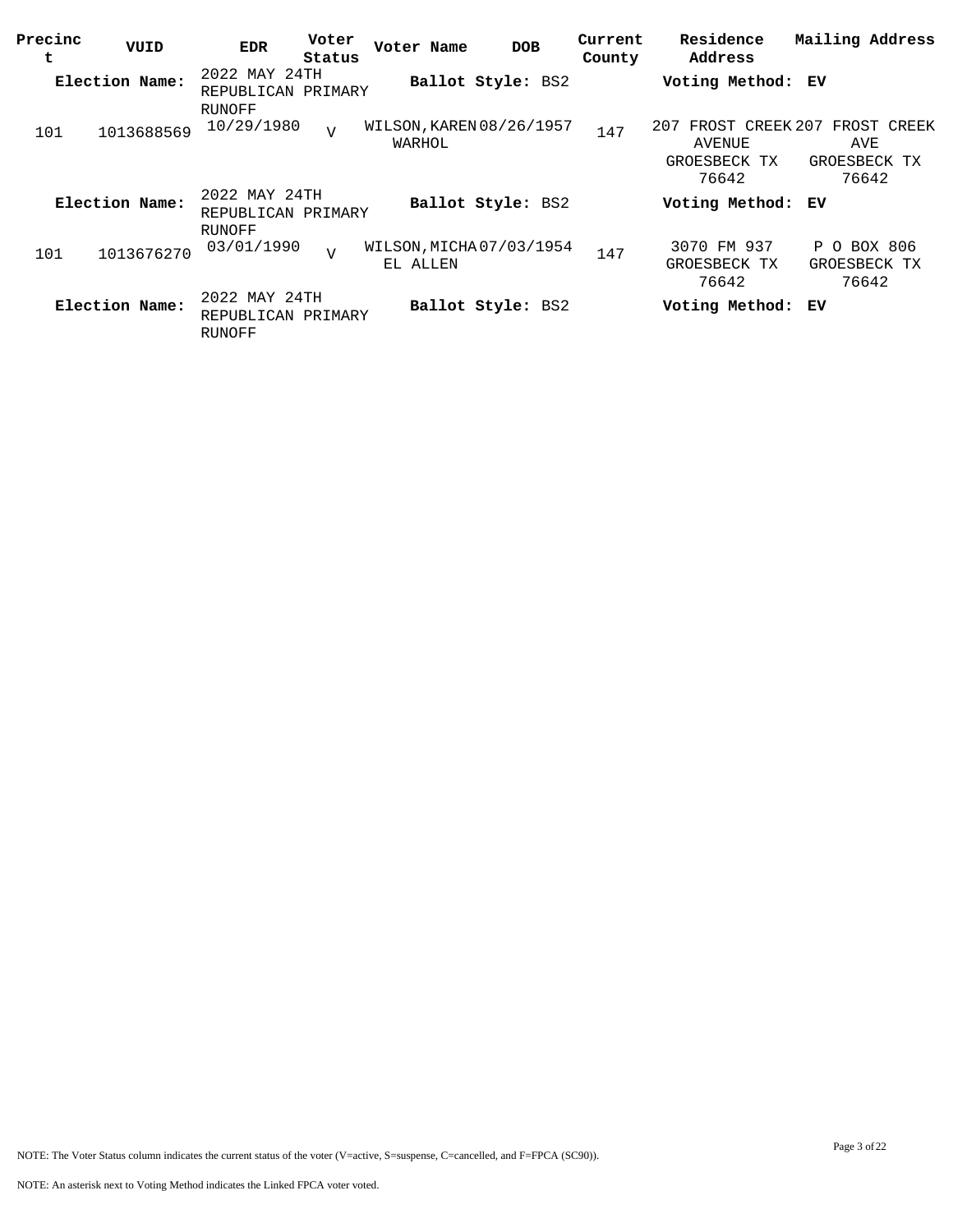| Precinc<br>t | VUID           | <b>EDR</b>                                    | Voter<br>Status | Voter Name | <b>DOB</b>               | Current<br>County | Residence<br>Address                    | Mailing Address                      |
|--------------|----------------|-----------------------------------------------|-----------------|------------|--------------------------|-------------------|-----------------------------------------|--------------------------------------|
| 102          | 1127902052     | 01/06/2016                                    | $\overline{V}$  | ANNETTE    | MORTON, JULIA 07/13/1957 | 147               | 382 LCR 760<br>GROESBECK<br>TХ<br>76642 | PO BOX 971<br>GROESBECK TX<br>76642  |
|              | Election Name: | 2022 MAY 24TH<br>REPUBLICAN PRIMARY<br>RUNOFF |                 |            | Ballot Style: BS2        |                   | Voting Method:                          | ЕV                                   |
| 102          | 1211252777     | 08/23/2014                                    | $\overline{V}$  | ARLEN      | NEAL, CHARLES 07/02/1955 | 147               | 1651 LCR 758<br>THORNTON TX<br>76687    | 1651 LCR 758<br>THORNTON TX<br>76687 |
|              | Election Name: | 2022 MAY 24TH<br>REPUBLICAN PRIMARY<br>RUNOFF |                 |            | Ballot Style: BS2        |                   | Voting Method: EV                       |                                      |
| 102          | 1013689875     | 11/13/1993                                    | $\overline{v}$  | THOMAS     | SMITH, SCOTT 09/21/1967  | 147               | 1141 LCR 758<br>THORNTON TX<br>76687    | PO BOX 152<br>THORNTON TX<br>76687   |
|              | Election Name: | 2022 MAY 24TH<br>REPUBLICAN PRIMARY<br>RUNOFF |                 |            | Ballot Style: BS2        |                   | Voting Method:                          | ЕV                                   |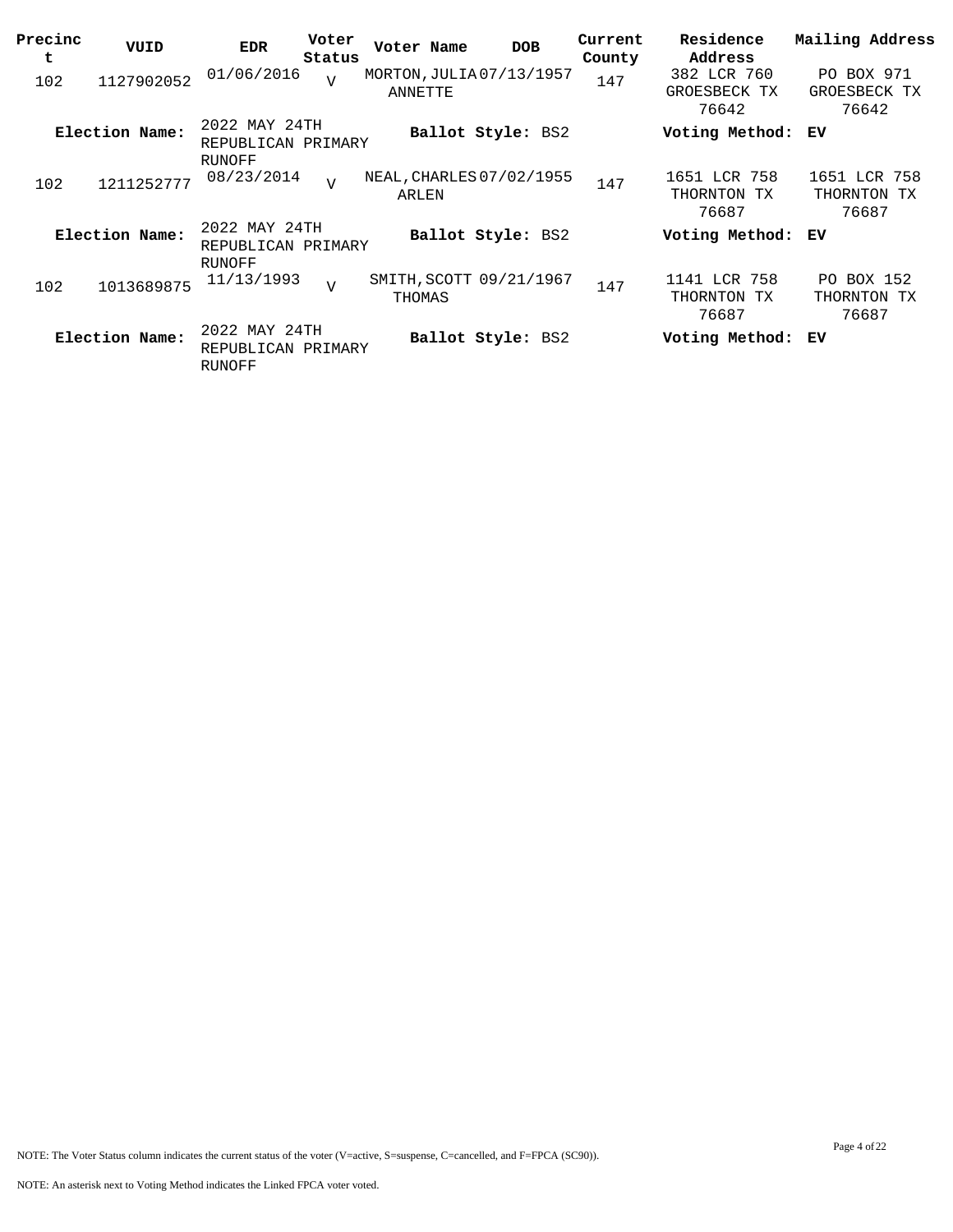| Precinc | VUID           | <b>EDR</b>                                    | Voter           | Voter Name               | <b>DOB</b>        | Current | Residence         | Mailing Address                |
|---------|----------------|-----------------------------------------------|-----------------|--------------------------|-------------------|---------|-------------------|--------------------------------|
| t       |                |                                               | Status          |                          |                   | County  | Address           |                                |
| 103     |                | 1013683954 04/08/1992                         | $\overline{17}$ | TERRELL, REUB 04/05/1973 |                   | 147     | 2996 LCR 707      | 2996A LCR 707                  |
|         |                |                                               |                 | EN GLENN                 |                   |         |                   | KOSSE TX 76653-KOSSE TX 76653- |
|         |                |                                               |                 |                          |                   |         | 3761              | 3761                           |
|         | Election Name: | 2022 MAY 24TH<br>REPUBLICAN PRIMARY<br>RUNOFF |                 |                          | Ballot Style: BS2 |         | Voting Method: EV |                                |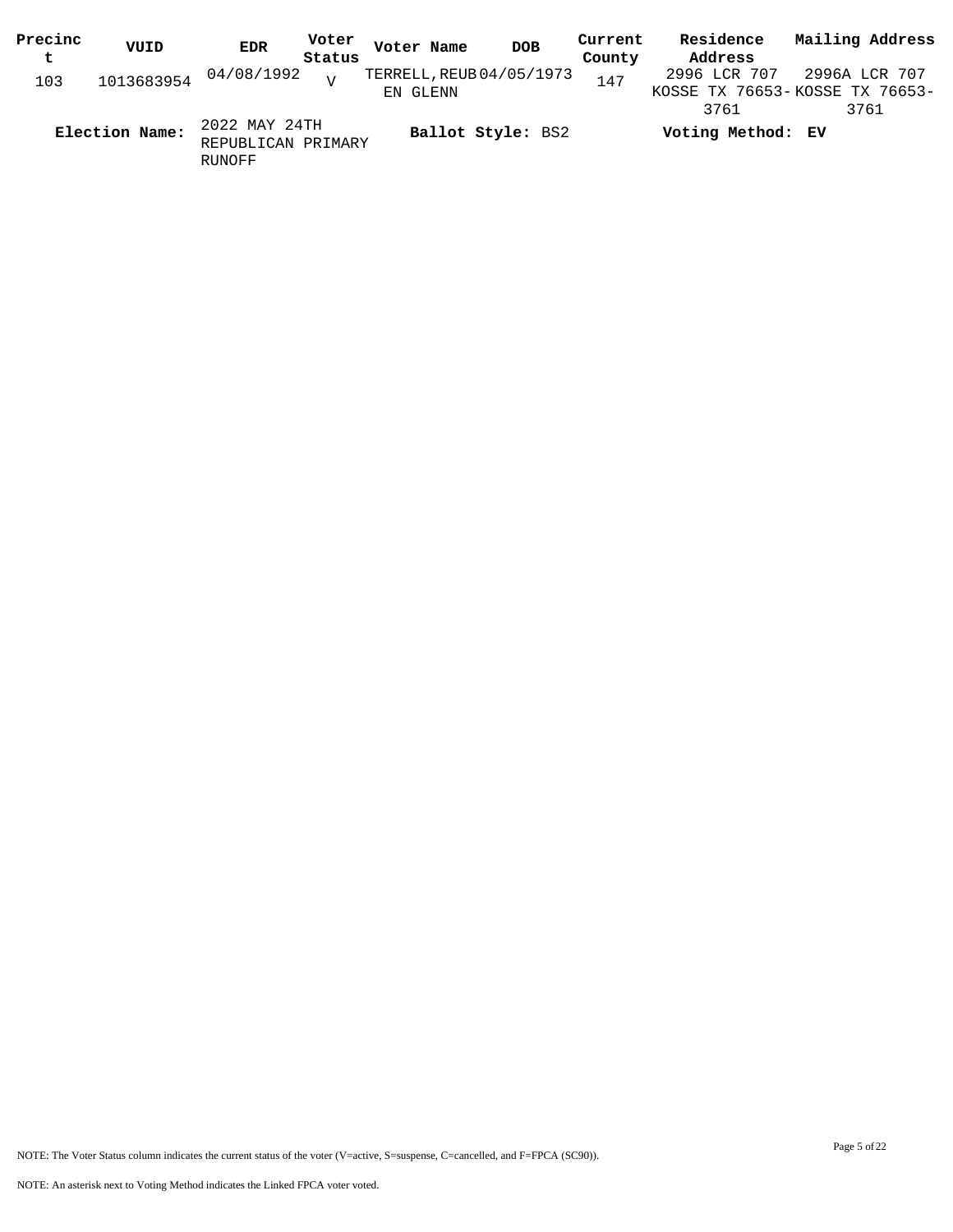| Precinc<br>t | VUID           | <b>EDR</b>                                    | Voter<br>Status | Voter Name                        | <b>DOB</b>        | Current<br>County | Residence<br>Address                     | Mailing Address                      |
|--------------|----------------|-----------------------------------------------|-----------------|-----------------------------------|-------------------|-------------------|------------------------------------------|--------------------------------------|
| 104          | 1061870608     | 01/03/2006                                    | $\overline{V}$  | MIDDLETON, CA05/25/1941<br>RL DON |                   | 147               | 379 LCR 750A<br>THORNTON TX<br>76687     | 379 LCR 750A<br>THORNTON TX<br>76687 |
|              | Election Name: | 2022 MAY 24TH<br>REPUBLICAN PRIMARY<br>RUNOFF |                 |                                   | Ballot Style: BS2 |                   | Voting Method: EV                        |                                      |
| 104          | 1008964029     | 07/24/2006                                    | $\overline{V}$  | WALTON, DAVID 04/28/1956<br>ALLEN |                   | 147               | 259 LCR 737<br>THORNTON TX<br>76687-2224 | 259 LCR 737<br>THORNTON TX<br>76687  |
|              | Election Name: | 2022 MAY 24TH<br>REPUBLICAN PRIMARY<br>RUNOFF |                 |                                   | Ballot Style: BS2 |                   | Voting Method: EV                        |                                      |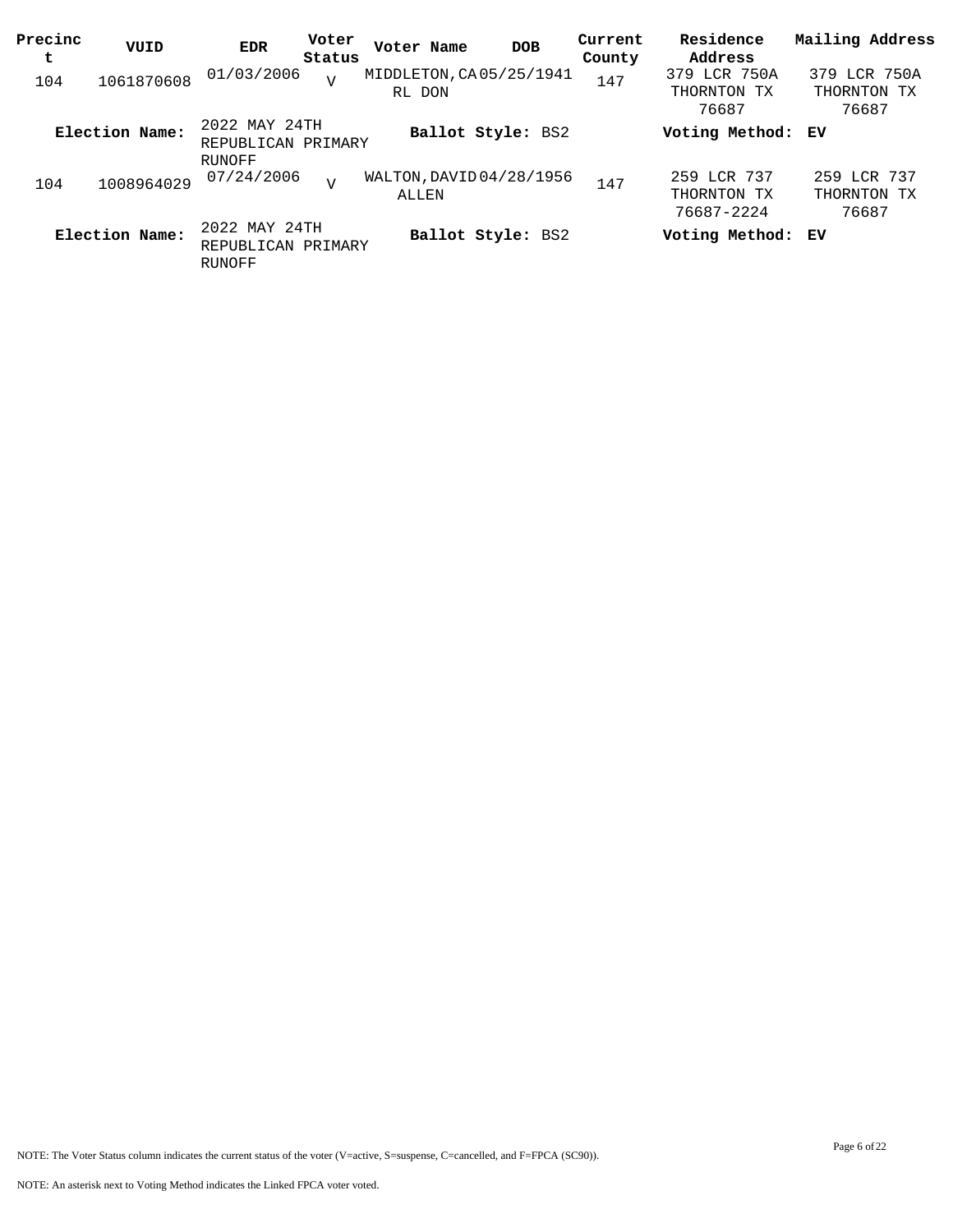| Precinc<br>t | VUID           | <b>EDR</b>                                           | Voter<br>Status | Voter Name                                    | <b>DOB</b>             | Current<br>County | Residence<br>Address                            | Mailing Address                              |
|--------------|----------------|------------------------------------------------------|-----------------|-----------------------------------------------|------------------------|-------------------|-------------------------------------------------|----------------------------------------------|
| 201          | 1013681221     | 03/01/1978                                           | $\overline{V}$  | CORBITT, DONA 07/31/1949<br>LD                |                        | 147               | 1003 CLARK<br><b>STREET</b><br>MEXIA TX 76667   | 1003 CLARK ST<br>MEXIA TX 76667              |
|              | Election Name: | 2022 MAY 24TH<br>REPUBLICAN PRIMARY                  |                 |                                               | Ballot Style: BS3      |                   | Voting Method: EV                               |                                              |
| 201          | 1019049525     | RUNOFF<br>08/24/2003                                 | $\overline{z}$  | HUBERT, MICHA 09/16/1958<br>EL WAYNE          |                        | 147               | 815 CRESTLINE<br>DRIVE                          | 815 CRESTLINE<br>DR                          |
|              | Election Name: | 2022 MAY 24TH<br>REPUBLICAN PRIMARY                  |                 |                                               | Ballot Style: BS3      |                   | Voting Method: EV                               | MEXIA TX 76667 MEXIA TX 76667                |
| 201          | 1081479182     | RUNOFF<br>05/07/2018                                 | $\overline{U}$  | KOLLER, BRUCE 03/24/1944<br>LAWRENCE          |                        | 147               | 701 CONTOUR<br>DRIVE<br>MEXIA TX 76667          |                                              |
|              | Election Name: | 2022 MAY 24TH<br>REPUBLICAN PRIMARY<br>RUNOFF        |                 |                                               | Ballot Style: BS3      |                   | Voting Method: EV                               |                                              |
| 201          | 1081479195     | 12/06/2018                                           | $\overline{z}$  | KOLLER, MARY 02/25/1959<br>SHANNON            |                        | 147               | 701 CONTOUR<br>DRIVE<br>MEXIA TX 76667          |                                              |
|              | Election Name: | 2022 MAY 24TH<br>REPUBLICAN PRIMARY<br>RUNOFF        |                 |                                               | Ballot Style: BS3      |                   | Voting Method: EV                               |                                              |
| 201          | 1033677263     | 02/28/2018                                           | S               | LITTLE, AUBRE 07/01/1946<br>Y MICHAEL         |                        | 147               | 719 CRESTLINE<br>DRIVE<br>MEXIA TX 76667        |                                              |
|              | Election Name: | 2022 MAY 24TH<br>REPUBLICAN PRIMARY<br>RUNOFF        |                 |                                               | Ballot Style: BS3      |                   | Voting Method: EV                               |                                              |
| 201          | 1013680766     | 03/01/1982                                           | $\overline{U}$  | MONTGOMERY, J02/02/1956<br>OE                 |                        | 147               | 1000 CLARK<br><b>STREET</b><br>MEXIA TX 76667   | 1000 CLARK ST<br>MEXIA TX 76667              |
|              | Election Name: | 2022 MAY 24TH<br>REPUBLICAN PRIMARY<br>RUNOFF        |                 |                                               | Ballot Style: BS3      |                   | Voting Method:                                  | ЕV                                           |
| 201          | 1013644119     | 10/10/1996                                           | $\overline{v}$  | ROSE, LANA<br><b>DOSS</b>                     | 04/18/1950             | 147               | 1105 FAIRWAY<br>LANE<br>MEXIA TX 76667-<br>2034 | 1105 FAIRWAY<br>MEXIA TX 76667               |
|              | Election Name: | 2022 MAY 24TH<br>REPUBLICAN PRIMARY<br>RUNOFF        |                 |                                               | Ballot Style: BS3      |                   | Voting Method: EV                               |                                              |
| 201          | 1019127565     | 09/14/2003                                           | $\overline{z}$  | RAY                                           | ROSE, VANCE 09/09/1946 | 147               | LANE<br>MEXIA TX 76667-<br>2034                 | 1105 FAIRWAY 1105 FAIRWAY<br>MEXIA TX 76667  |
|              | Election Name: | 2022 MAY 24TH<br>REPUBLICAN PRIMARY<br><b>RUNOFF</b> |                 |                                               | Ballot Style: BS3      |                   | Voting Method: EV                               |                                              |
| 201          | 1013681981     | 02/09/1987                                           | $\overline{U}$  | WHISLER, JESS 01/07/1955<br>E RAYMOND         |                        | 147               | 485 FM 2838                                     | P O BOX 132<br>MEXIA TX 76667 MEXIA TX 76667 |
|              | Election Name: | 2022 MAY 24TH<br>REPUBLICAN PRIMARY<br>RUNOFF        |                 |                                               | Ballot Style: BS3      |                   | Voting Method: EV                               |                                              |
| 201          | 1155758290     | 09/24/2008                                           | S               | WILLIAMS, MIC10/14/1974<br>HAEL<br>FITZGERALD |                        | 147               | 1249 HWY 171                                    | PO BOX 661<br>MEXIA TX 76667 MEXIA TX 76667  |
|              | Election Name: | 2022 MAY 24TH<br>REPUBLICAN PRIMARY<br>RUNOFF        |                 |                                               | Ballot Style: BS3      |                   | Voting Method: EV                               |                                              |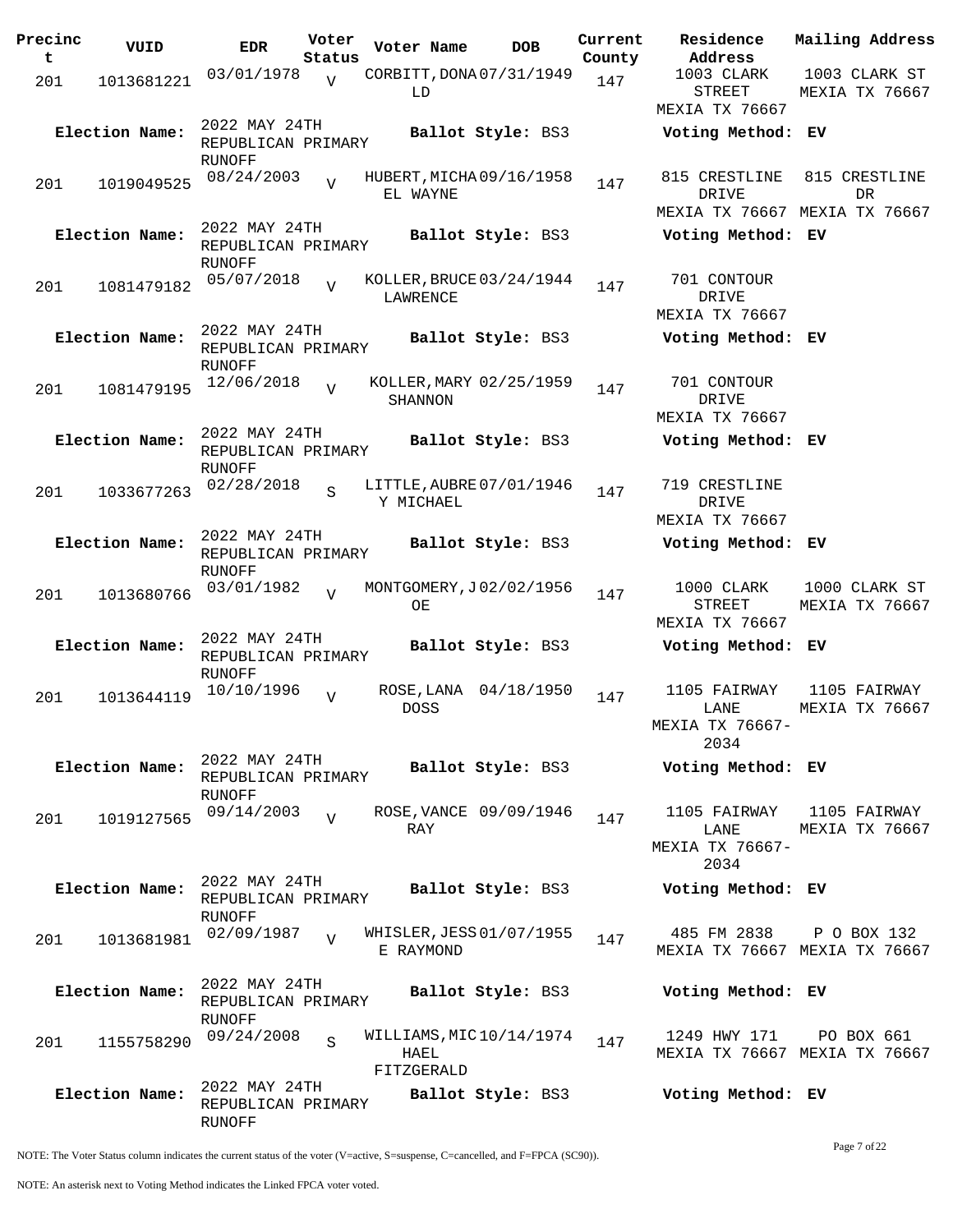| Precinc | VUID           | EDR                     | Voter  | Voter Name | <b>DOB</b>               | Current | Residence         | Mailing Address |
|---------|----------------|-------------------------|--------|------------|--------------------------|---------|-------------------|-----------------|
| t.      |                |                         | Status |            |                          | County  | Address           |                 |
| 203     | 1007071760     | $10/26/2006$ $_{\rm V}$ |        |            | MANLEY, PATTY 07/10/1947 | 147     | 1178 LCR 198      | 1178 LCR 198    |
|         |                |                         |        |            |                          |         | COOLIDGE TX       | COOLIDGE TX     |
|         |                |                         |        |            |                          |         | 76635             | 76635           |
|         | Election Name: | 2022 MAY 24TH           |        |            | Ballot Style: BS3        |         | Voting Method: EV |                 |
|         |                | REPUBLICAN PRIMARY      |        |            |                          |         |                   |                 |

RUNOFF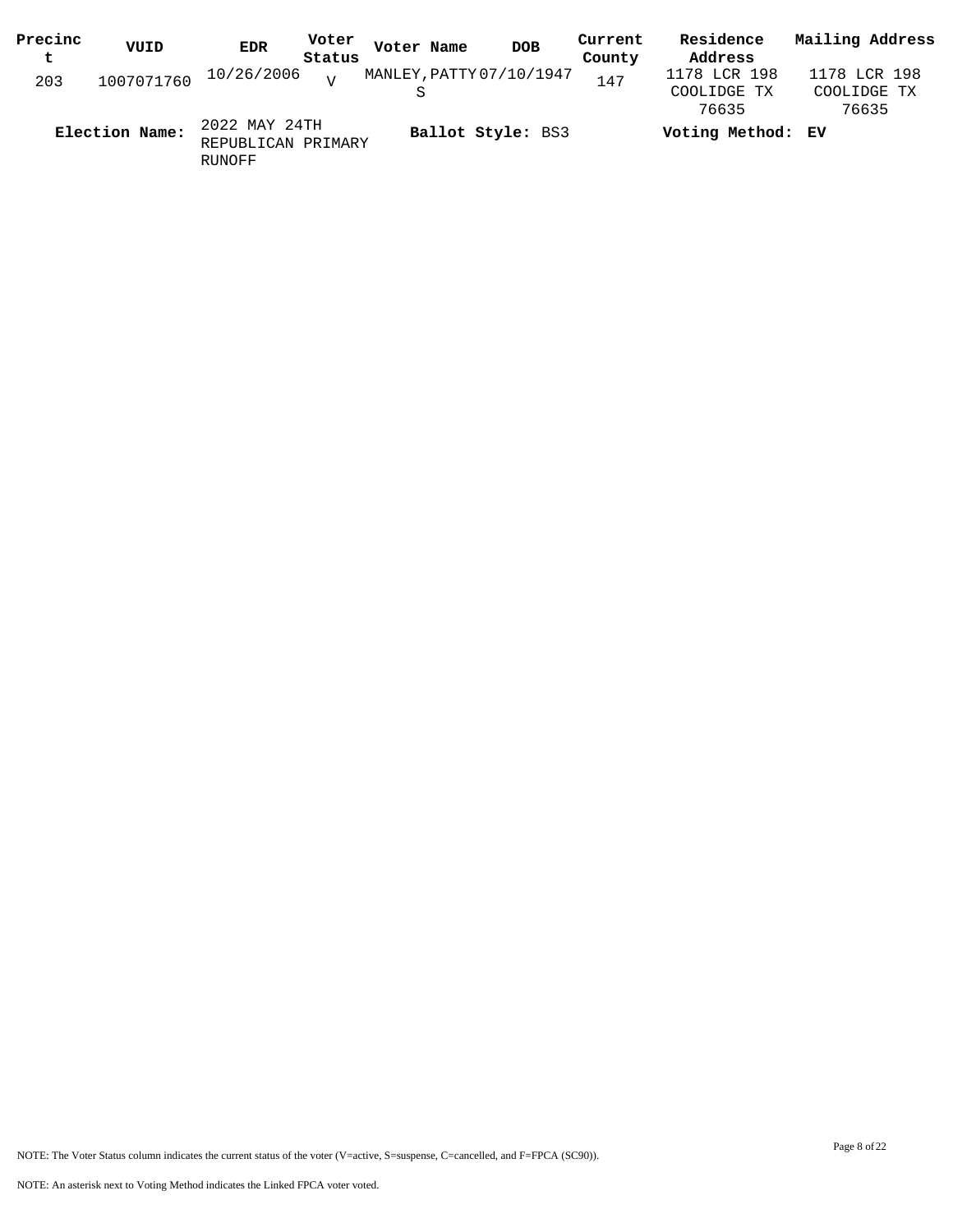| Precinc<br>t | VUID           | <b>EDR</b>                                           | Voter<br>Status | Voter Name     | <b>DOB</b>               | Current<br>County | Residence<br>Address                                   | Mailing Address                              |
|--------------|----------------|------------------------------------------------------|-----------------|----------------|--------------------------|-------------------|--------------------------------------------------------|----------------------------------------------|
| 204          | 1013659523     | 03/01/1982                                           | $\overline{U}$  | <b>BARNETT</b> | GAYDEN, DONNA 09/04/1952 | 147               | 6520 FM 339 N<br>MT CALM TX<br>76673                   | 6520 FM 339 N<br>MOUNT CALM TX<br>76673-3509 |
|              | Election Name: | 2022 MAY 24TH<br>REPUBLICAN PRIMARY<br><b>RUNOFF</b> |                 |                | Ballot Style: BS3        |                   | Voting Method: EV                                      |                                              |
| 204          | 1005343219     | 04/22/1998                                           | $\overline{17}$ | ALAN           | GAYDEN, TROY 08/01/1955  | 147               | 6520 FM 339 N<br>MT CALM TX<br>76673-3509              | 6520 FM 339 N<br>MT CALM TX<br>76673-3509    |
|              | Election Name: | 2022 MAY 24TH<br>REPUBLICAN PRIMARY<br><b>RUNOFF</b> |                 |                | Ballot Style: BS3        |                   | Voting Method: EV                                      |                                              |
| 204          | 1013660056     | 03/29/1976                                           | $\overline{U}$  | SPIVEY         | SAIN, SALLY 09/11/1932   | 147               | 184 LCR 139<br>PRAIRIE HILL TXPRAIRIE HILL TX<br>76678 | PO BOX 9<br>76678-0009                       |
|              | Election Name: | 2022 MAY 24TH<br>REPUBLICAN PRIMARY<br><b>RUNOFF</b> |                 |                | Ballot Style: BS3        |                   | Voting Method: EV                                      |                                              |
| 204          | 2120578103     | 02/14/2016                                           | $\overline{U}$  | MICHEAL        | TUCKER, DAVID 12/04/1952 | 147               | 1645 LCR 120<br>MT CALM TX<br>76673                    | 1645 LCR 120<br>MOUNT CALM TX<br>76673-3013  |
|              | Election Name: | 2022 MAY 24TH<br>REPUBLICAN PRIMARY<br><b>RUNOFF</b> |                 |                | Ballot Style: BS3        |                   | Voting Method: EV                                      |                                              |
| 204          | 2134313604     | 11/11/2016                                           | $\overline{v}$  | E BETH         | TUCKER, LORRI 04/14/1958 | 147               | 1645 LCR 120<br>MT CALM TX<br>76673                    |                                              |
|              | Election Name: | 2022 MAY 24TH<br>REPUBLICAN PRIMARY<br><b>RUNOFF</b> |                 |                | Ballot Style: BS3        |                   | Voting Method: EV                                      |                                              |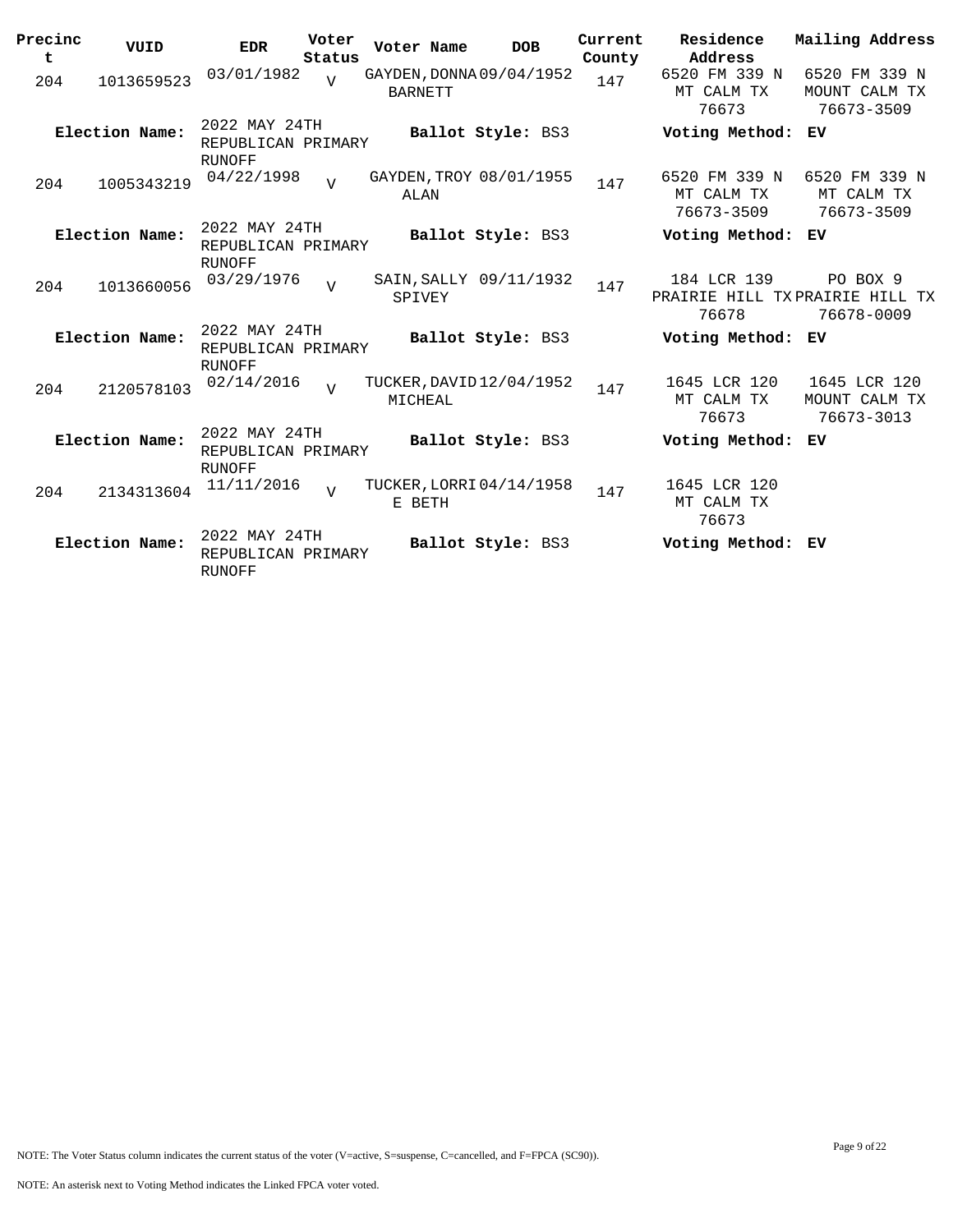| Precinc<br>t | VUID           | <b>EDR</b>                                           | Voter<br>Status | Voter Name                           | <b>DOB</b>        | Current<br>County | Residence<br>Address                                | Mailing Address                       |
|--------------|----------------|------------------------------------------------------|-----------------|--------------------------------------|-------------------|-------------------|-----------------------------------------------------|---------------------------------------|
| 205          | 1166345536     | 01/28/2018                                           | $\overline{U}$  | ALLCORN, ANGE 07/31/1991<br>L LOUISE |                   | 147               | 207 JESTER<br><b>STREET</b><br>COOLIDGE TX<br>76635 | PO BOX 92<br>COOLIDGE TX<br>76635     |
|              | Election Name: | 2022 MAY 24TH<br>REPUBLICAN PRIMARY<br><b>RUNOFF</b> |                 |                                      | Ballot Style: BS3 |                   | Voting Method:                                      | ЕV                                    |
| 205          | 1013667172     | 02/04/1978                                           | $\overline{U}$  | ASHMORE, JESS 06/11/1950<br>Е        |                   | 147               | 308 3RD STREET<br>COOLIDGE TX<br>76635              | P O BOX 373<br>COOLIDGE TX<br>76635   |
|              | Election Name: | 2022 MAY 24TH<br>REPUBLICAN PRIMARY<br><b>RUNOFF</b> |                 |                                      | Ballot Style: BS3 |                   | Voting Method: EV                                   |                                       |
| 205          | 1162899296     | 11/27/2008                                           | $\overline{v}$  | NELSON, ANN 02/26/1982<br>MERLEENE   |                   | 147               | 403 DOYLE<br>STREET<br>COOLIDGE TX<br>76635         | PO BOX 67<br>COOLIDGE TX<br>76635     |
|              | Election Name: | 2022 MAY 24TH<br>REPUBLICAN PRIMARY<br><b>RUNOFF</b> |                 |                                      | Ballot Style: BS3 |                   | Voting Method: EV                                   |                                       |
| 205          | 1013646707     | 05/01/2002                                           | $\overline{17}$ | WARD, CLINTON 05/23/1978<br>WAYNE    |                   | 147               | 1002 BELL<br><b>STREET</b><br>COOLIDGE TX<br>76635  |                                       |
|              | Election Name: | 2022 MAY 24TH<br>REPUBLICAN PRIMARY<br><b>RUNOFF</b> |                 |                                      | Ballot Style: BS3 |                   | Voting Method: EV                                   |                                       |
| 205          | 1002076630     | 12/06/2012                                           | $\overline{V}$  | WARD, JESSICA 10/02/1987<br>MEALS    |                   | 147               | 1002 BELL<br><b>STREET</b><br>COOLIDGE TX<br>76635  | 1002 BELL ST.<br>COOLIDGE TX<br>76635 |
|              | Election Name: | 2022 MAY 24TH<br>REPUBLICAN PRIMARY<br><b>RUNOFF</b> |                 |                                      | Ballot Style: BS3 |                   | Voting Method:                                      | ЕV                                    |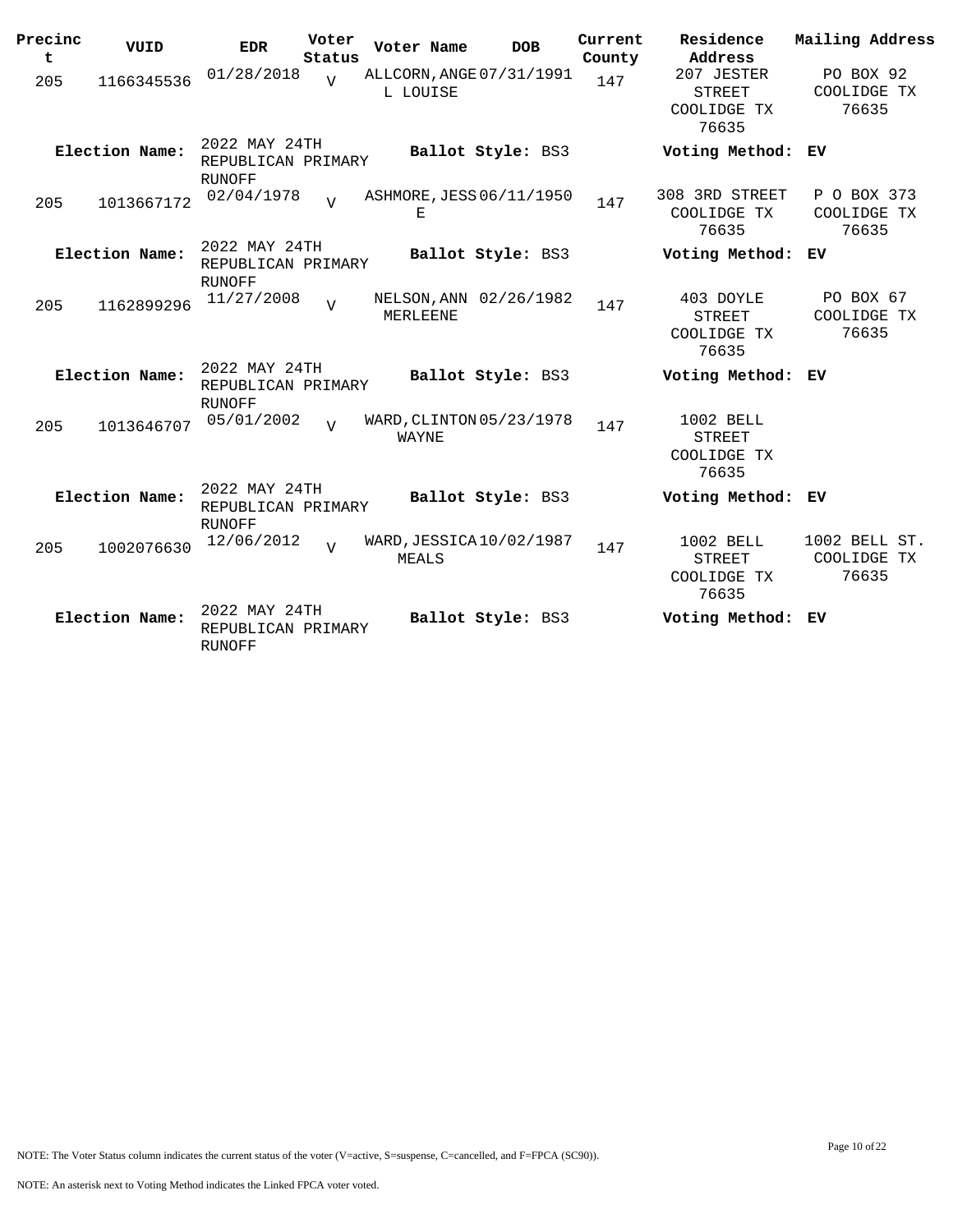| Precinc<br>t | VUID           | <b>EDR</b>                                    | Voter<br>Status | Voter Name                              | <b>DOB</b>               | Current<br>County | Residence<br>Address                                 | Mailing Address                                |
|--------------|----------------|-----------------------------------------------|-----------------|-----------------------------------------|--------------------------|-------------------|------------------------------------------------------|------------------------------------------------|
| 206          | 1158397692     | 11/02/2008                                    | $\overline{v}$  | ANDERSON, BRO 10/08/1978<br>OKE NICOLE  |                          | 147               | 501 2ND STREET<br>TEHUACANA TX<br>76686              | POB 1226<br>MEXIA TX 76667                     |
|              | Election Name: | 2022 MAY 24TH<br>REPUBLICAN PRIMARY<br>RUNOFF |                 |                                         | Ballot Style: BS3        |                   | Voting Method: EV                                    |                                                |
| 206          | 1003920608     | 04/07/2000                                    | $\overline{z}$  | ANDERSON, JAM 03/27/1980<br>ES MICAH    |                          | 147               | 501 2ND STREET<br>TEHUACANA TX<br>76686              | PO BOX 1226<br>MEXIA TX 76667                  |
|              | Election Name: | 2022 MAY 24TH<br>REPUBLICAN PRIMARY<br>RUNOFF |                 |                                         | <b>Ballot Style: BS3</b> |                   | Voting Method: EV                                    |                                                |
| 206          | 1013709838     | 03/01/1978                                    | $\overline{V}$  | DUKE, BILLY J <sup>11/02/1936</sup>     |                          | 147               | 606 BEESON<br><b>STREET</b><br>TEHUACANA TX<br>76686 | P O BOX 258<br>TEHUACANA TX<br>76686           |
|              | Election Name: | 2022 MAY 24TH<br>REPUBLICAN PRIMARY<br>RUNOFF |                 |                                         | Ballot Style: BS3        |                   | Voting Method: EV                                    |                                                |
| 206          | 1013710162     | 05/02/1992                                    | $\overline{V}$  | FRAZIER, HELE 10/13/1950<br>N ELAINE    |                          | 147               | 412 2ND STREET<br>TEHUACANA TX<br>76686              | P O BOX 58<br>TEHUACANA TX<br>76686            |
|              | Election Name: | 2022 MAY 24TH<br>REPUBLICAN PRIMARY<br>RUNOFF |                 |                                         | Ballot Style: BS3        |                   | Voting Method: EV                                    |                                                |
| 206          | 1018612768     | 04/01/2003                                    | $\overline{z}$  | MATHIS, KELLA 07/14/1970<br>N LLOYD     |                          | 147               | 510 WESTMINSTER<br>SТ<br>TEHUACANA TX<br>76686       | PO BOX 245<br>TEHUACANA TX<br>76686            |
|              | Election Name: | 2022 MAY 24TH<br>REPUBLICAN PRIMARY<br>RUNOFF |                 |                                         | Ballot Style: BS3        |                   | Voting Method: EV                                    |                                                |
| 206          | 1003956022     | 04/23/2003                                    | $\overline{V}$  | MONTGOMERY, T01/17/1985<br>AYLOR DANIEL |                          | 147               | 494 LCR 240                                          | 494 LCR 240<br>MEXIA TX 76667 MEXIA TX 76667   |
|              | Election Name: | 2022 MAY 24TH<br>REPUBLICAN PRIMARY<br>RUNOFF |                 |                                         | <b>Ballot Style: BS3</b> |                   | Voting Method: EV                                    |                                                |
| 206          |                | 1013710798 10/19/1988                         | V               | PARKER, FRANK 06/01/1947<br>HUCKABY     |                          | 147               | 708 WESTMINSTER<br>SТ<br>TEHUACANA TX<br>76686       | 708 N<br>WESTMINISTER<br>TEHUACANA TX<br>76686 |
|              | Election Name: | 2022 MAY 24TH<br>REPUBLICAN PRIMARY<br>RUNOFF |                 |                                         | Ballot Style: BS3        |                   | Voting Method: EV                                    |                                                |
| 206          | 1013708186     | 06/01/1986                                    | $\overline{U}$  | SUNDAY, MICHA 11/11/1951<br>EL JOE      |                          | 147               | 1440 LCR 244                                         | 1440 LCR 244<br>MEXIA TX 76667 MEXIA TX 76667  |
|              | Election Name: | 2022 MAY 24TH<br>REPUBLICAN PRIMARY<br>RUNOFF |                 |                                         | Ballot Style: BS3        |                   | Voting Method: EV                                    |                                                |
| 206          | 1013656984     | 12/20/1990                                    | $\overline{U}$  | SUNDAY, VICKI 01/15/1954<br>LYNN POSEY  |                          | 147               | 1440 LCR 244                                         | 1440 LCR 244<br>MEXIA TX 76667 MEXIA TX 76667  |
|              | Election Name: | 2022 MAY 24TH<br>REPUBLICAN PRIMARY<br>RUNOFF |                 |                                         | Ballot Style: BS3        |                   | Voting Method: EV                                    |                                                |
| 206          | 1013709817     | 03/01/1978                                    | $\overline{z}$  | YELVERTON, LL 04/10/1947<br>OYD KENT    |                          | 147               | 2982 HWY 171<br>TEHUACANA TX<br>76686                | P O BOX 133<br>TEHUACANA TX<br>76686           |
|              | Election Name: | 2022 MAY 24TH<br>REPUBLICAN PRIMARY<br>RUNOFF |                 |                                         | Ballot Style: BS3        |                   | Voting Method: EV                                    |                                                |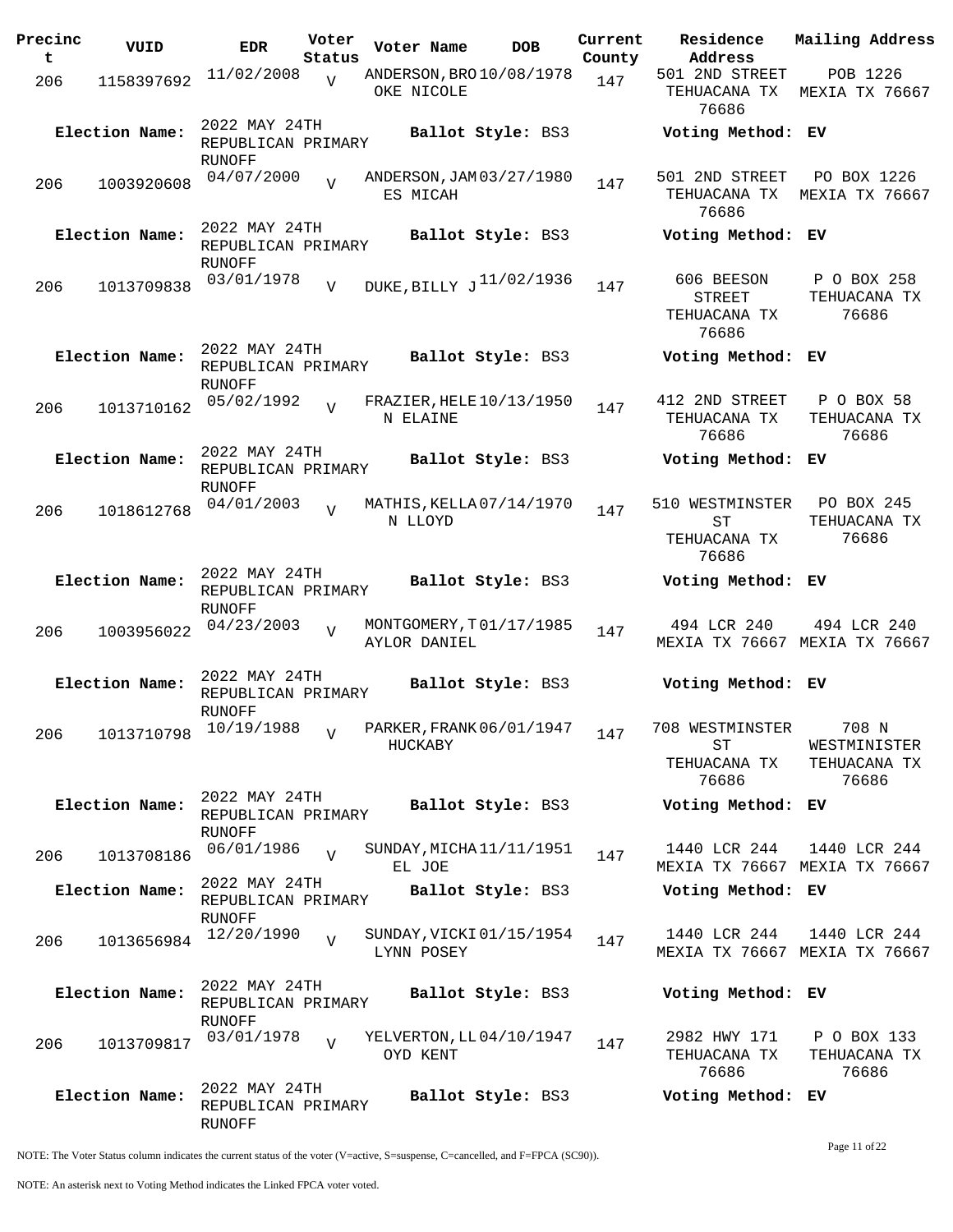| Precinc<br>t | VUID           | <b>EDR</b>                                           | Voter<br>Status | Voter Name          | <b>DOB</b>               | Current<br>County | Residence<br>Address                                         | Mailing Address                                        |
|--------------|----------------|------------------------------------------------------|-----------------|---------------------|--------------------------|-------------------|--------------------------------------------------------------|--------------------------------------------------------|
| 301          | 1013305321     | 03/01/2008                                           | $\overline{V}$  | H ARLENE            | EVANS, DEBORA 08/07/1963 | 147               | 675 LCR 412<br>GROESBECK TX<br>76642                         | 675 LCR 412<br>GROESBECK TX<br>76642                   |
|              | Election Name: | 2022 MAY 24TH<br>REPUBLICAN PRIMARY<br>RUNOFF        |                 |                     | Ballot Style: BS2        |                   | Voting Method: EV                                            |                                                        |
| 301          | 1013722247     | 05/01/1986                                           | $\overline{V}$  | ANN                 | GATES, CAROL 10/21/1940  | 147               | 580 LCR 390<br>GROESBECK TX<br>76642                         | 580 LCR 390<br>GROESBECK TX<br>76642                   |
|              | Election Name: | 2022 MAY 24TH<br>REPUBLICAN PRIMARY<br>RUNOFF        |                 |                     | Ballot Style: BS2        |                   | Voting Method: EV                                            |                                                        |
| 301          | 1173668007     | 10/28/2010                                           | $\overline{U}$  | MANER, VILMA<br>L   | HERNANDEZ- 06/30/1964    | 147               | 907 ROBERT<br><b>STREET</b><br>GROESBECK TX<br>76642         | 907 ROBERT ST<br>GROESBECK TX<br>76642                 |
|              | Election Name: | 2022 MAY 24TH<br>REPUBLICAN PRIMARY<br>RUNOFF        |                 |                     | Ballot Style: BS2        |                   | Voting Method: EV                                            |                                                        |
| 301          | 1013671628     | 03/07/1994                                           | $\overline{U}$  | RMEN LEIGH          | HOFFPAUIR, KA08/27/1955  | 147               | 401 ANGELINE ST 401 W ANGELINE<br>W<br>GROESBECK TX<br>76642 | ST<br>GROESBECK TX<br>76642                            |
|              | Election Name: | 2022 MAY 24TH<br>REPUBLICAN PRIMARY<br>RUNOFF        |                 |                     | Ballot Style: BS2        |                   | Voting Method: EV                                            |                                                        |
| 301          | 1013720789     | 04/07/1980                                           | $\overline{U}$  | I LYNN              | LENOIR, SHERR 02/14/1954 | 147               | GROESBECK TX<br>76642                                        | 2431 FM 1245 W 2431 FM 1245 W<br>GROESBECK TX<br>76642 |
|              | Election Name: | 2022 MAY 24TH<br>REPUBLICAN PRIMARY<br>RUNOFF        |                 |                     | Ballot Style: BS2        |                   | Voting Method: EV                                            |                                                        |
| 301          | 1062602529     | 12/07/2006                                           | $\overline{V}$  | DAVID               | MANER, MORRIS 02/24/1960 | 147               | 907 ROBERT<br><b>STREET</b><br>GROESBECK TX<br>76642         | 907B ROBERT ST<br>GROESBECK TX<br>76642                |
|              | Election Name: | 2022 MAY 24TH<br>REPUBLICAN PRIMARY<br><b>RUNOFF</b> |                 |                     | Ballot Style: BS2        |                   | Voting Method: EV                                            |                                                        |
| 301          | 1158701328     | 11/04/2008                                           | $\overline{v}$  | R R                 | SANDELL, AMBE 03/06/1979 | 147               | 629 LCR 382<br>GROESBECK TX<br>76642                         | 629 LCR 382<br>GROESBECK TX<br>76642                   |
|              | Election Name: | 2022 MAY 24TH<br>REPUBLICAN PRIMARY<br>RUNOFF        |                 |                     | Ballot Style: BS2        |                   | Voting Method: EV                                            |                                                        |
| 301          | 2153592718     | 02/07/2019                                           | $\overline{U}$  | MICHAEL<br>PHILLIP  | SATTERFIELD, 09/24/1981  | 147               | 214 NAVASOTA ST<br>W<br>GROESBECK TX<br>76642                | PO BOX 231<br>GROESBECK TX<br>76642                    |
|              | Election Name: | 2022 MAY 24TH<br>REPUBLICAN PRIMARY<br>RUNOFF        |                 |                     | Ballot Style: BS2        |                   | Voting Method: EV                                            |                                                        |
| 301          | 1013652331     | 10/21/1994                                           | $\overline{V}$  | WARD, AMY<br>THOMAS | 11/07/1960               | 147               | 1462 LCR 382<br>GROESBECK TX<br>76642-2615                   | POB 111<br>MEXIA TX 76667                              |
|              | Election Name: | 2022 MAY 24TH<br>REPUBLICAN PRIMARY<br>RUNOFF        |                 |                     | Ballot Style: BS2        |                   | Voting Method: EV                                            |                                                        |
| 301          | 1021063874     | 06/16/2004                                           | $\overline{U}$  | LEWIS               | WARD, JOHN 11/16/1950    | 147               | 1439 LCR 382<br>GROESBECK TX<br>76642                        | PO BOX 111<br>MEXIA TX 76667                           |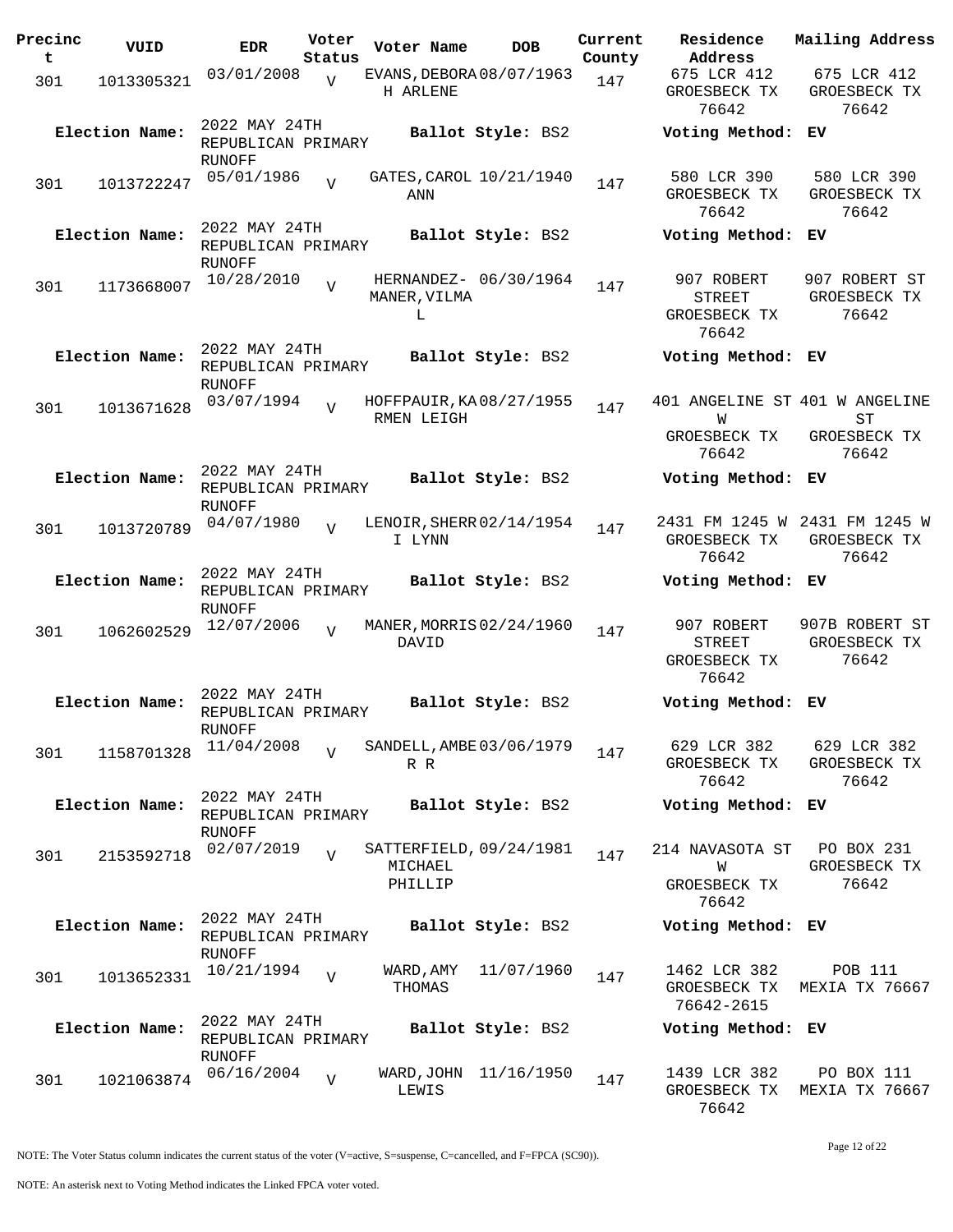| Precinc        | VUID | Voter<br><b>EDR</b> | Voter Name | <b>DOB</b>        | Current | Residence         | Mailing Address |  |
|----------------|------|---------------------|------------|-------------------|---------|-------------------|-----------------|--|
|                |      | Status              |            |                   | County  | Address           |                 |  |
| Election Name: |      | 2022 MAY 24TH       |            | Ballot Style: BS2 |         | Voting Method: EV |                 |  |
|                |      | REPUBLICAN PRIMARY  |            |                   |         |                   |                 |  |
|                |      | RUNOFF              |            |                   |         |                   |                 |  |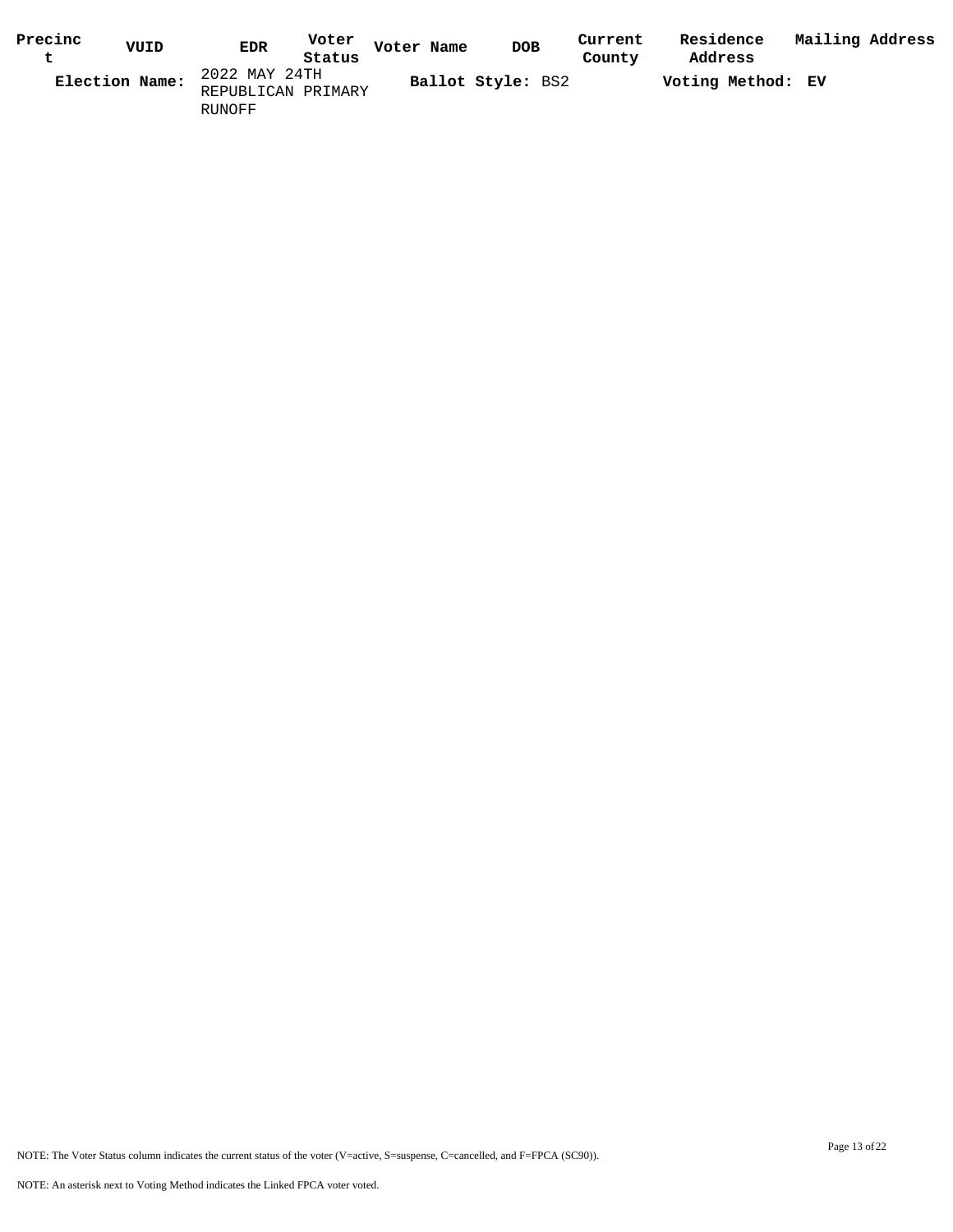| Precinc<br>t | VUID           | <b>EDR</b>                                           | Voter<br>Status | Voter Name        |        | <b>DOB</b>               | Current<br>County | Residence<br>Address                                                    | Mailing Address |                   |  |
|--------------|----------------|------------------------------------------------------|-----------------|-------------------|--------|--------------------------|-------------------|-------------------------------------------------------------------------|-----------------|-------------------|--|
| 302          | 1019204702     | 09/26/2003                                           | V               | SR, PAUL          | BARGER | 12/03/1955               | 147               | 826 PARK LANE<br>MEXIA TX 76667 MEXIA TX 76667                          |                 | 826 PARK LN       |  |
|              | Election Name: | 2022 MAY 24TH<br>REPUBLICAN PRIMARY                  |                 |                   |        | Ballot Style: BS2        |                   | Voting Method: EV                                                       |                 |                   |  |
| 302          | 1013713708     | <b>RUNOFF</b><br>03/04/1982                          | $\overline{z}$  | CCA ANN           |        | COOKSEY, REBE 08/07/1944 | 147               | 810 HOPKINS ST 810 E HOPKINS<br>F.                                      |                 | ST                |  |
|              | Election Name: | 2022 MAY 24TH<br>REPUBLICAN PRIMARY                  |                 |                   |        | Ballot Style: BS2        |                   | MEXIA TX 76667 MEXIA TX 76667<br>Voting Method: EV                      |                 |                   |  |
| 302          | 1013722711     | <b>RUNOFF</b><br>03/01/1978                          | $\overline{z}$  | Е                 |        | MARTIN, LOUIS 02/02/1938 | 147               | 801 WOODUM LANE 801 WOODUM LN<br>MEXIA TX 76667 MEXIA TX 76667          |                 |                   |  |
|              | Election Name: | 2022 MAY 24TH<br>REPUBLICAN PRIMARY<br><b>RUNOFF</b> |                 |                   |        | Ballot Style: BS2        |                   | Voting Method: EV                                                       |                 |                   |  |
| 302          | 1158902005     | 11/04/2008                                           | $\overline{U}$  | STIN<br>HERNANDEZ |        | MARTINEZ, AGU 10/08/1974 | 147               | 919 EVERGREEN 919 E EVERGREEN<br>ST E<br>MEXIA TX 76667                 | MEXIA TX 76667  |                   |  |
|              | Election Name: | 2022 MAY 24TH<br>REPUBLICAN PRIMARY<br><b>RUNOFF</b> |                 |                   |        | Ballot Style: BS2        |                   | Voting Method: EV                                                       |                 |                   |  |
| 302          | 1173668122     | 10/28/2010                                           | $\overline{17}$ | ISSA DIANE        |        | MARTINEZ, MEL 12/24/1975 | 147               | 919 EVERGREEN 919 E EVERGREEN<br>ST E<br>MEXIA TX 76667 MEXIA TX 76667- |                 | ST                |  |
|              |                | 2022 MAY 24TH                                        |                 |                   |        |                          |                   |                                                                         |                 | 3450              |  |
|              | Election Name: | REPUBLICAN PRIMARY<br><b>RUNOFF</b>                  |                 |                   |        | Ballot Style: BS2        |                   | Voting Method: EV                                                       |                 |                   |  |
| 302          | 1013714023     | 11/04/1980                                           | $\overline{V}$  | <b>GE MILES</b>   |        | TIDWELL, GEOR 07/19/1943 | 147               | 500 ROSS AVE S<br>MEXIA TX 76667 MEXIA TX 76667                         |                 | PO BOX 47         |  |
|              | Election Name: | 2022 MAY 24TH<br>REPUBLICAN PRIMARY<br><b>RUNOFF</b> |                 |                   |        | Ballot Style: BS2        |                   | Voting Method: EV                                                       |                 |                   |  |
| 302          | 1013714150     | 05/06/1978                                           | $\overline{U}$  | IE WATSON         |        | TIDWELL, JACK 04/02/1942 | 147               | 500 ROSS AVE S<br>MEXIA TX 76667 MEXIA TX 76667-                        |                 | PO BOX 47<br>0047 |  |
|              | Election Name: | 2022 MAY 24TH<br>REPUBLICAN PRIMARY<br>RUNOFF        |                 |                   |        | Ballot Style: BS2        |                   | Voting Method: EV                                                       |                 |                   |  |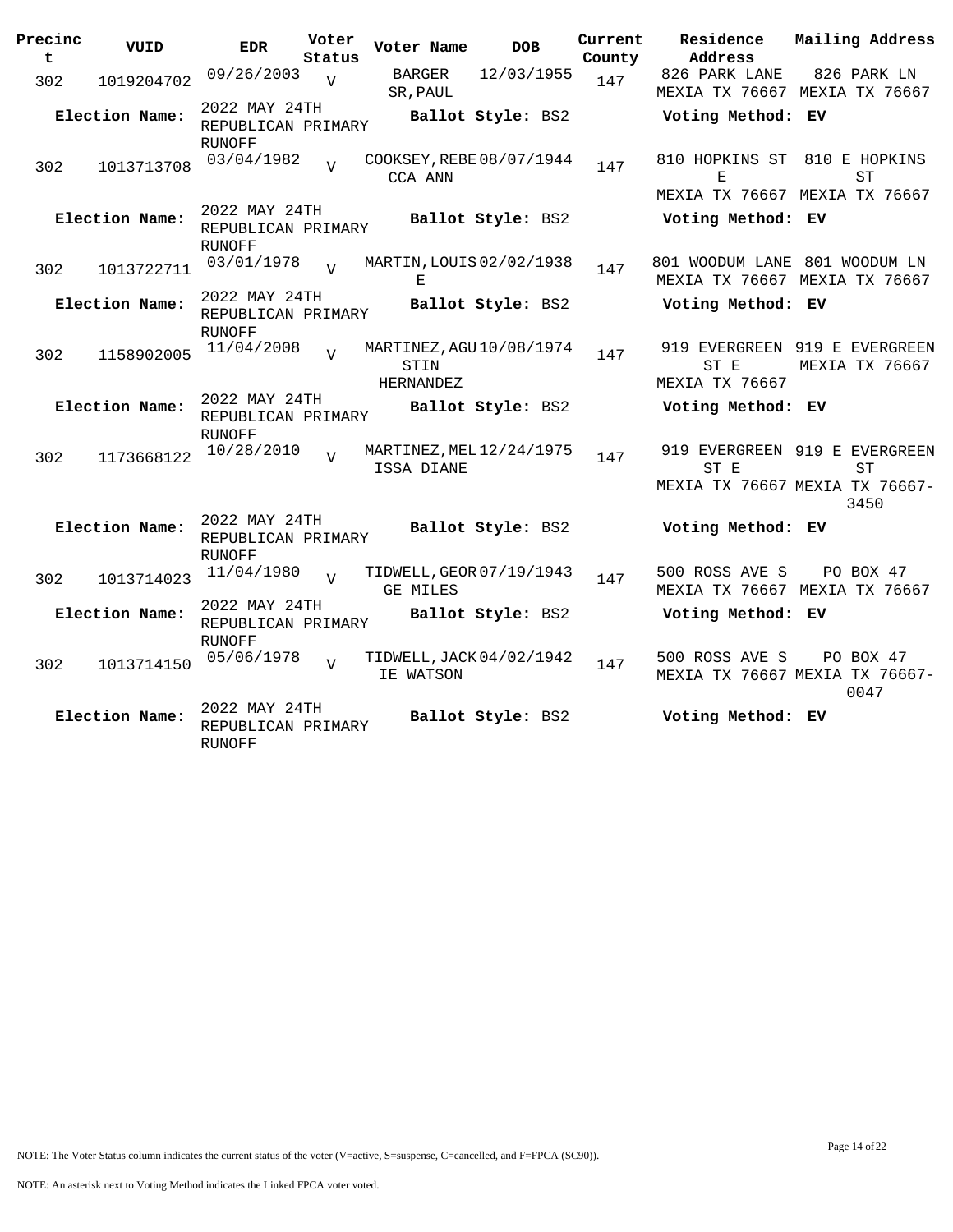| Precinc<br>t | VUID           | <b>EDR</b>                                           | Voter<br>Status | Voter Name | <b>DOB</b>               | Current<br>County | Residence<br>Address                     | Mailing Address                            |
|--------------|----------------|------------------------------------------------------|-----------------|------------|--------------------------|-------------------|------------------------------------------|--------------------------------------------|
| 304          | 1191368946     | 11/03/2012                                           | $\overline{U}$  | DREWERY    | HOGAN, THOMAS 09/14/1949 | 147               | 504 FM 1633<br>MEXIA TX 76667            | 504 FM 1633<br>MEXIA TX 76667              |
|              | Election Name: | 2022 MAY 24TH<br>REPUBLICAN PRIMARY<br><b>RUNOFF</b> |                 |            | Ballot Style: BS2        |                   | Voting Method: EV                        |                                            |
| 304          | 1007587562     | 03/09/1983                                           | $\overline{U}$  | ARD LEE    | MARCOTTE, EDW 04/05/1957 | 147               | 1138 PARK RD 28<br><b>MEXIA TX 76667</b> | PO BOX 503<br>GROESBECK TX<br>76642        |
|              | Election Name: | 2022 MAY 24TH<br>REPUBLICAN PRIMARY                  |                 |            | Ballot Style: BS2        |                   | Voting Method:                           | ЕV                                         |
| 304          | 1013657717     | RUNOFF<br>11/02/1984                                 | $\overline{U}$  | Y ELLEN    | MARCOTTE, MAR 09/14/1952 | 147               | 1138 PARK RD 28<br><b>MEXIA TX 76667</b> | <b>PO BOX 503</b><br>GROESBECK TX<br>76642 |
|              | Election Name: | 2022 MAY 24TH<br>REPUBLICAN PRIMARY<br><b>RUNOFF</b> |                 |            | Ballot Style: BS2        |                   | Voting Method:                           | ЕV                                         |
| 304          | 1013702618     | 03/23/1984                                           | T               | RYNE MARIE | PITTMAN, KATH 11/07/1955 | 147               | 2082 FM 1633<br>MEXIA TX 76667           | P O BOX 590<br>MEXIA TX 76667              |
|              | Election Name: | 2022 MAY 24TH<br>REPUBLICAN PRIMARY<br><b>RUNOFF</b> |                 |            | Ballot Style: BS2        |                   | Voting Method: EV                        |                                            |
| 304          | 1013702625     | 03/23/1984                                           | $\overline{U}$  | EY EDWARD  | PITTMAN, WESL 06/19/1955 | 147               | 2082 FM 1633<br>MEXIA TX 76667           | P O BOX 590<br>MEXIA TX 76667              |
|              | Election Name: | 2022 MAY 24TH<br>REPUBLICAN PRIMARY<br><b>RUNOFF</b> |                 |            | Ballot Style: BS2        |                   | Voting Method: EV                        |                                            |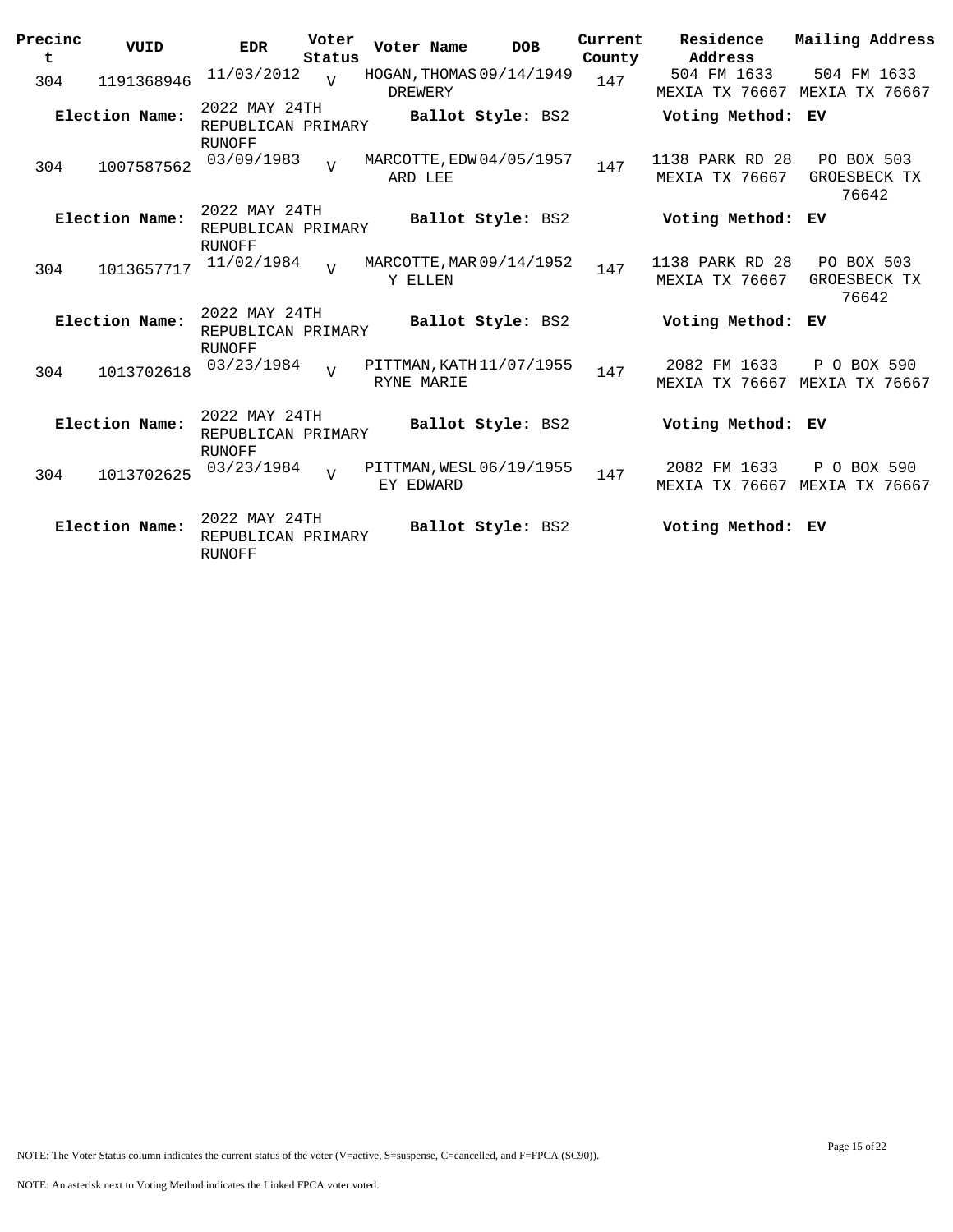| Precinc | VUID           | Voter<br><b>EDR</b>                           | Voter Name                            | <b>DOB</b>        | Current | Residence                           | Mailing Address               |
|---------|----------------|-----------------------------------------------|---------------------------------------|-------------------|---------|-------------------------------------|-------------------------------|
| t       |                | Status                                        |                                       |                   | County  | Address                             |                               |
| 305     |                | 1003921496 03/14/2000<br>$\tau$               | PRENTISS, THO 05/15/1947<br>MAS GRADY |                   | 147     |                                     | 169 LCR YAUPON 169 LCR YOUPON |
|         | Election Name: | 2022 MAY 24TH<br>REPUBLICAN PRIMARY<br>RUNOFF |                                       | Ballot Style: BS2 |         | MEXIA TX 76667<br>Voting Method: EV | MEXIA TX 76667                |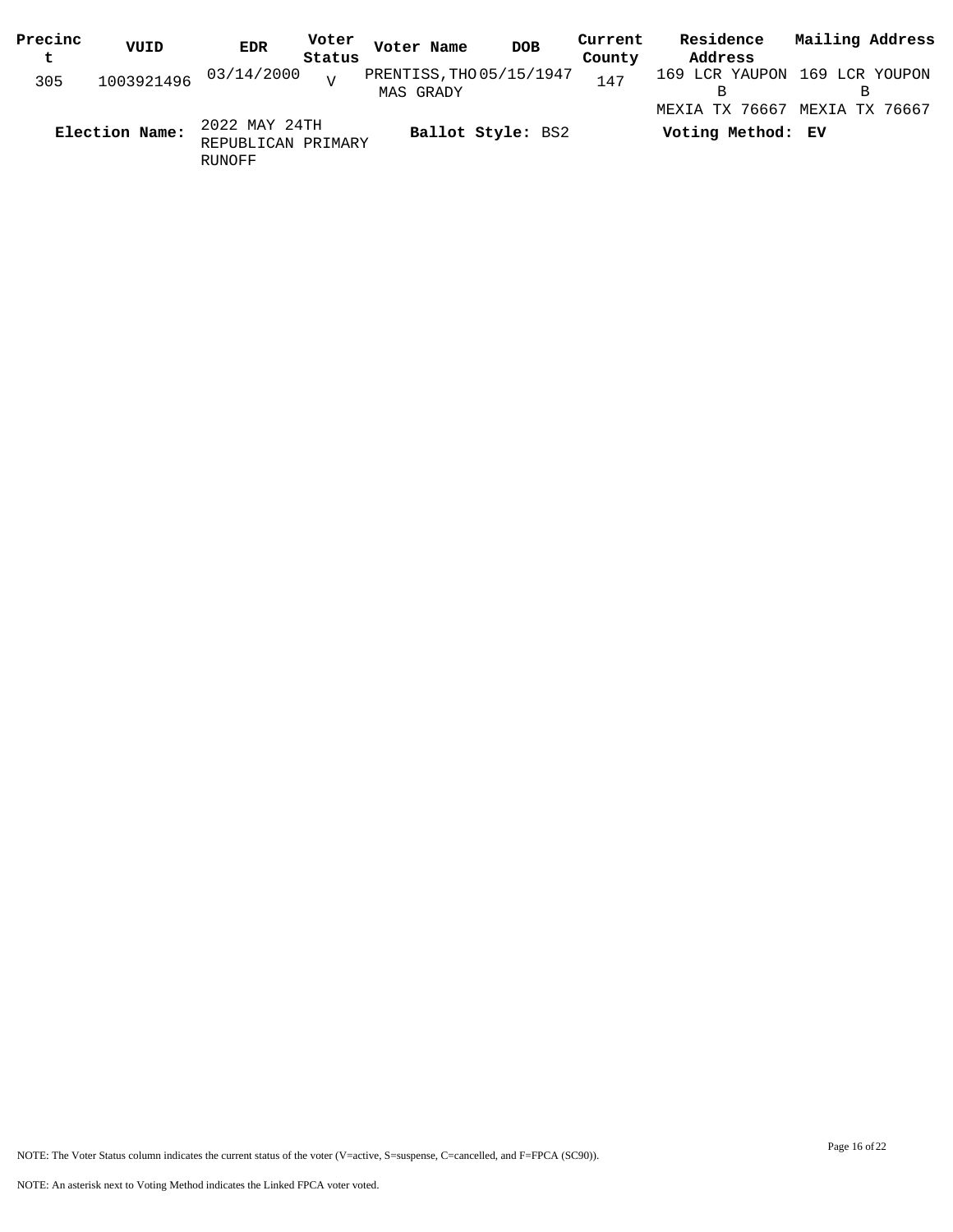| Precinc<br>t | VUID           | <b>EDR</b>                                           | Voter<br>Status | Voter Name                             | <b>DOB</b>        | Current<br>County | Residence<br>Address                                            | Mailing Address               |  |
|--------------|----------------|------------------------------------------------------|-----------------|----------------------------------------|-------------------|-------------------|-----------------------------------------------------------------|-------------------------------|--|
| 401          | 1013713712     | 04/23/1982                                           | $\overline{V}$  | ARCHIBALD, BI01/03/1951<br>LLY DEAN    |                   | 147               | 908 HILLANDALE<br><b>STREET</b><br><b>MEXIA TX 76667</b>        | P O BOX 950<br>MEXIA TX 76667 |  |
|              | Election Name: | 2022 MAY 24TH<br>REPUBLICAN PRIMARY<br>RUNOFF        |                 |                                        | Ballot Style: BS2 |                   | Voting Method: EV                                               |                               |  |
| 401          | 1013713720     | 04/23/1982                                           | $\overline{U}$  | ARCHIBALD, LI 03/27/1951<br>NDA        |                   | 147               | 908 HILLANDALE<br><b>STREET</b><br>MEXIA TX 76667               | P O BOX 950<br>MEXIA TX 76667 |  |
|              | Election Name: | 2022 MAY 24TH<br>REPUBLICAN PRIMARY<br>RUNOFF        |                 |                                        | Ballot Style: BS2 |                   | Voting Method: EV                                               |                               |  |
| 401          | 1013714034     | 03/01/1978                                           |                 | BARGER, DONAL 11/01/1952<br>D IRVAN    |                   | 147               | 906 HILLANDALE<br><b>STREET</b><br>MEXIA TX 76667-<br>0548      | POB 548<br>MEXIA TX 76667     |  |
|              | Election Name: | 2022 MAY 24TH<br>REPUBLICAN PRIMARY<br>RUNOFF        |                 |                                        | Ballot Style: BS2 |                   | Voting Method: EV                                               |                               |  |
| 401          | 1013657032     | 07/26/1991                                           | $\overline{U}$  | FOLEY, BILLY 09/22/1972<br>JOE         |                   | 147               | 1119 ROSS AVE N1119 N ROSS AVE<br>MEXIA TX 76667 MEXIA TX 76667 |                               |  |
|              | Election Name: | 2022 MAY 24TH<br>REPUBLICAN PRIMARY<br>RUNOFF        |                 |                                        | Ballot Style: BS2 |                   | Voting Method: EV                                               |                               |  |
| 401          | 1013700648     | 10/29/1993                                           | $\overline{U}$  | JONES, ALVIS 10/09/1950<br>RAY         |                   | 147               | 1115 ROSS AVE N1115 N ROSS AVE<br>MEXIA TX 76667 MEXIA TX 76667 |                               |  |
|              | Election Name: | 2022 MAY 24TH<br>REPUBLICAN PRIMARY<br>RUNOFF        |                 |                                        | Ballot Style: BS2 |                   | Voting Method: EV                                               |                               |  |
| 401          | 1013722880     | 02/26/1978                                           | $\overline{z}$  | OCONNELL, LIN 06/13/1947<br>DA BALLARD |                   | 147               | 800 TITUS ST E 800 E TITUS ST<br>MEXIA TX 76667 MEXIA TX 76667  |                               |  |
|              | Election Name: | 2022 MAY 24TH<br>REPUBLICAN PRIMARY<br><b>RUNOFF</b> |                 |                                        | Ballot Style: BS2 |                   | Voting Method: EV                                               |                               |  |
| 401          | 1013703856     | 03/01/1978                                           |                 | PAYNE, GORDON 09/22/1933<br>ROYACE     |                   | 147               | 1110 TAMARISK<br>DRIVE<br>MEXIA TX 76667 MEXIA TX 76667         | 1110 TAMARISK<br>DR           |  |
|              | Election Name: | 2022 MAY 24TH<br>REPUBLICAN PRIMARY                  |                 |                                        | Ballot Style: BS2 |                   | Voting Method: EV                                               |                               |  |
| 401          | 1013715105     | RUNOFF<br>04/26/1979                                 | $\overline{U}$  | STUBBS, KATHL $10/28/1960$<br>EEN      |                   | 147               | 222 FM 1365 ICL P O BOX 1413<br>MEXIA TX 76667 MEXIA TX 76667   |                               |  |
|              | Election Name: | 2022 MAY 24TH<br>REPUBLICAN PRIMARY<br>RUNOFF        |                 |                                        | Ballot Style: BS2 |                   | Voting Method: EV                                               |                               |  |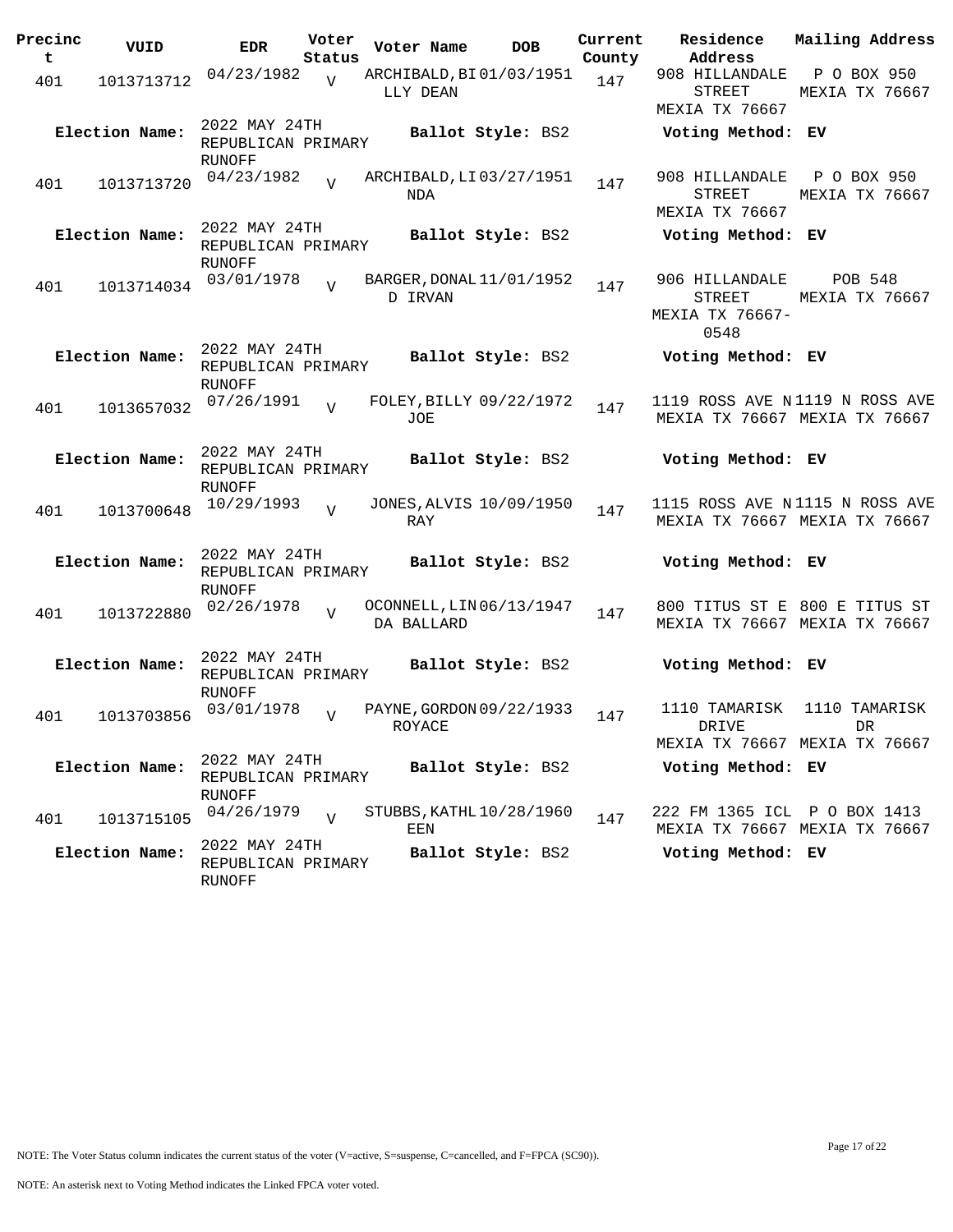| Precinc | VUID           | <b>EDR</b>                            | Voter          | Voter Name                             | <b>DOB</b>        | Current | Residence                             | Mailing Address |                          |
|---------|----------------|---------------------------------------|----------------|----------------------------------------|-------------------|---------|---------------------------------------|-----------------|--------------------------|
| t       |                |                                       | Status         |                                        |                   | County  | Address                               |                 |                          |
| 403     | 1013670457     | 03/01/1978                            | $\overline{U}$ | FLEMING, JERR 08/07/1953<br>Y L        |                   | 147     | 1018 FM 1365<br><b>MEXIA TX 76667</b> | MEXIA           | 1018 FM 1365<br>TX 76667 |
|         | Election Name: | 2022 MAY 24TH<br>REPUBLICAN PRIMARY   |                |                                        | Ballot Style: BS2 |         | Voting Method:                        | ЕV              |                          |
| 403     | 1003506075     | RUNOFF<br>12/13/2001                  | $\overline{v}$ | JONES, CHRIST 11/10/1983<br>OPHER PAUL |                   | 147     | 507 LCR 502<br>TX 76667<br>MEXIA      | MEXIA           | 507 LCR 502<br>TX 76667  |
|         | Election Name: | 2022 MAY 24TH<br>REPUBLICAN PRIMARY   |                |                                        | Ballot Style: BS2 |         | Voting Method: EV                     |                 |                          |
| 403     | 1013670796     | <b>RUNOFF</b><br>03/01/1978           | $\overline{v}$ | SIMMONS, PATR 12/11/1954<br>ICK HENRY  |                   | 147     | 165 LCR 494<br>TX 76667<br>MEXIA      | MEXIA           | P.O. BOX 326<br>TX 76667 |
|         | Election Name: | 2022 MAY 24TH<br>REPUBLICAN PRIMARY   |                |                                        | Ballot Style: BS2 |         | Voting Method:                        | ЕV              |                          |
| 403     | 1013670810     | <b>RUNOFF</b><br>03/01/1978           | $\overline{v}$ | SIMMONS, WEND 09/20/1955<br>Υ          |                   | 147     | 165 LCR 494<br>MEXIA TX 76667         | MEXIA           | P.O. BOX 326<br>TX 76667 |
|         | Election Name: | 2022 MAY 24TH<br>REPUBLICAN<br>RUNOFF | PRIMARY        |                                        | Ballot Style: BS2 |         | Voting Method:                        | ЕV              |                          |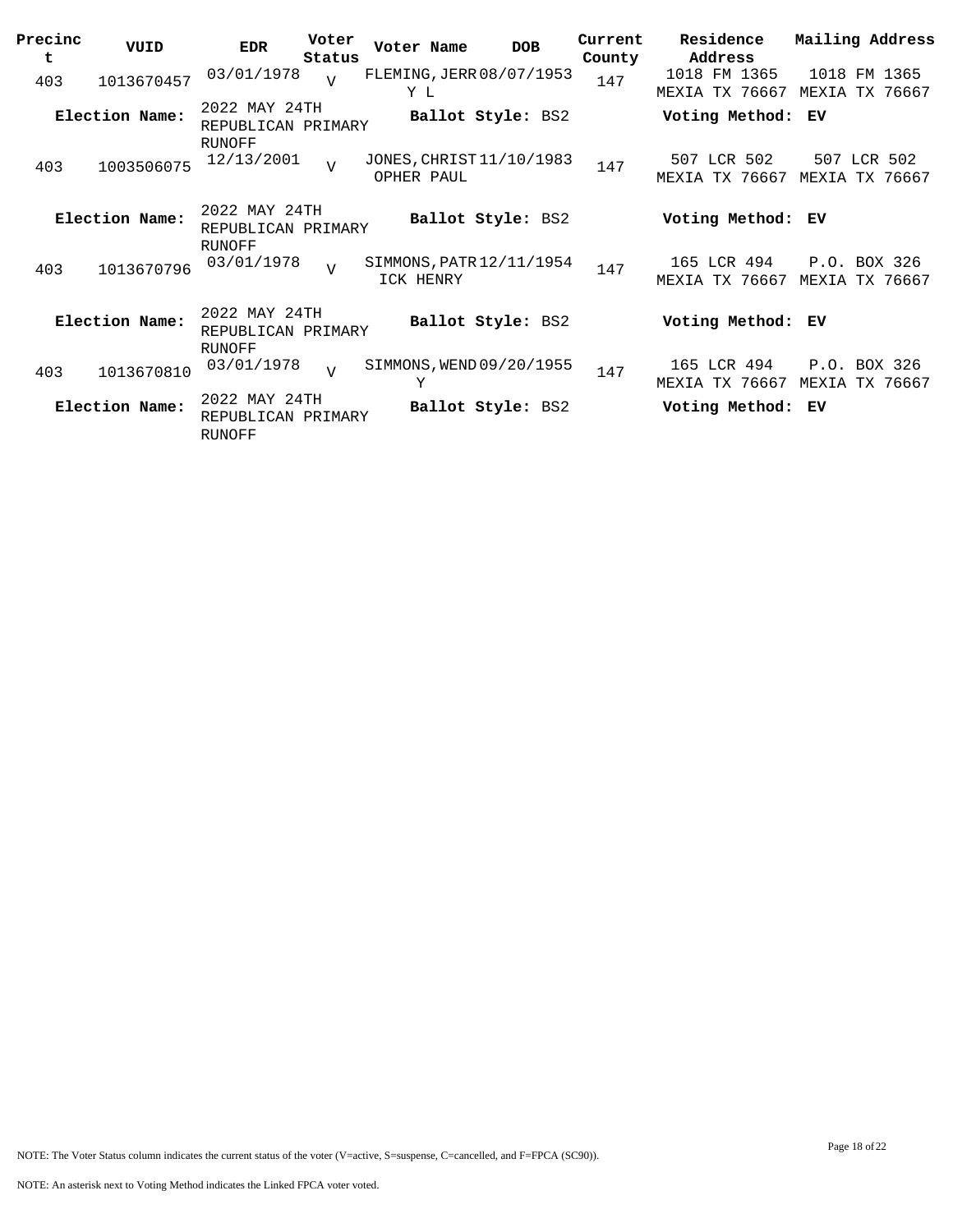| Precinc<br>t | VUID           | <b>EDR</b>                                           | Voter<br>Status | Voter Name                             | <b>DOB</b>        | Current<br>County | Residence<br>Address                 | Mailing Address              |          |
|--------------|----------------|------------------------------------------------------|-----------------|----------------------------------------|-------------------|-------------------|--------------------------------------|------------------------------|----------|
| 404          | 1013654297     | 03/01/1978                                           | $\overline{v}$  | BOLTON, MICHA 09/14/1955<br>EL WAYNE   |                   | 147               | 546 LCR 455<br>TX 76667<br>MEXIA     | 546 LCR 455<br>MEXIA         | TX 76667 |
|              | Election Name: | 2022 MAY 24TH<br>REPUBLICAN PRIMARY<br><b>RUNOFF</b> |                 |                                        | Ballot Style: BS2 |                   | Voting Method:                       | ЕV                           |          |
| 404          | 1013681376     | 11/03/1988                                           | $\overline{U}$  | COTTON, MARY 08/29/1959<br>JANE        |                   | 147               | 129 PR 5488<br>MEXIA TX 76667        | PO BOX 89<br>MEXIA TX 76667  |          |
|              | Election Name: | 2022 MAY 24TH<br>REPUBLICAN PRIMARY<br><b>RUNOFF</b> |                 |                                        | Ballot Style: BS2 |                   | Voting Method:                       | ЕV                           |          |
| 404          | 1013648618     | 08/25/1996                                           | $\overline{U}$  | FORREST, MELI 10/04/1959<br>SSA ANN    |                   | 147               | 454 LCR 454<br>MEXIA TX 76667        | PO BOX 807<br>MEXIA TX 76667 |          |
|              | Election Name: | 2022 MAY 24TH<br>REPUBLICAN PRIMARY<br><b>RUNOFF</b> |                 |                                        | Ballot Style: BS2 |                   | Voting Method: EV                    |                              |          |
| 404          | 1013722439     | 03/01/1982                                           | $\overline{v}$  | FORREST, ROBE 08/28/1951<br>RT JACKSON |                   | 147               | 454 LCR 454<br><b>MEXIA TX 76667</b> | <b>PO BOX 807</b><br>MEXIA   | TX 76667 |
|              | Election Name: | 2022 MAY 24TH<br>REPUBLICAN PRIMARY<br>RUNOFF        |                 |                                        | Ballot Style: BS2 |                   | Voting Method: EV                    |                              |          |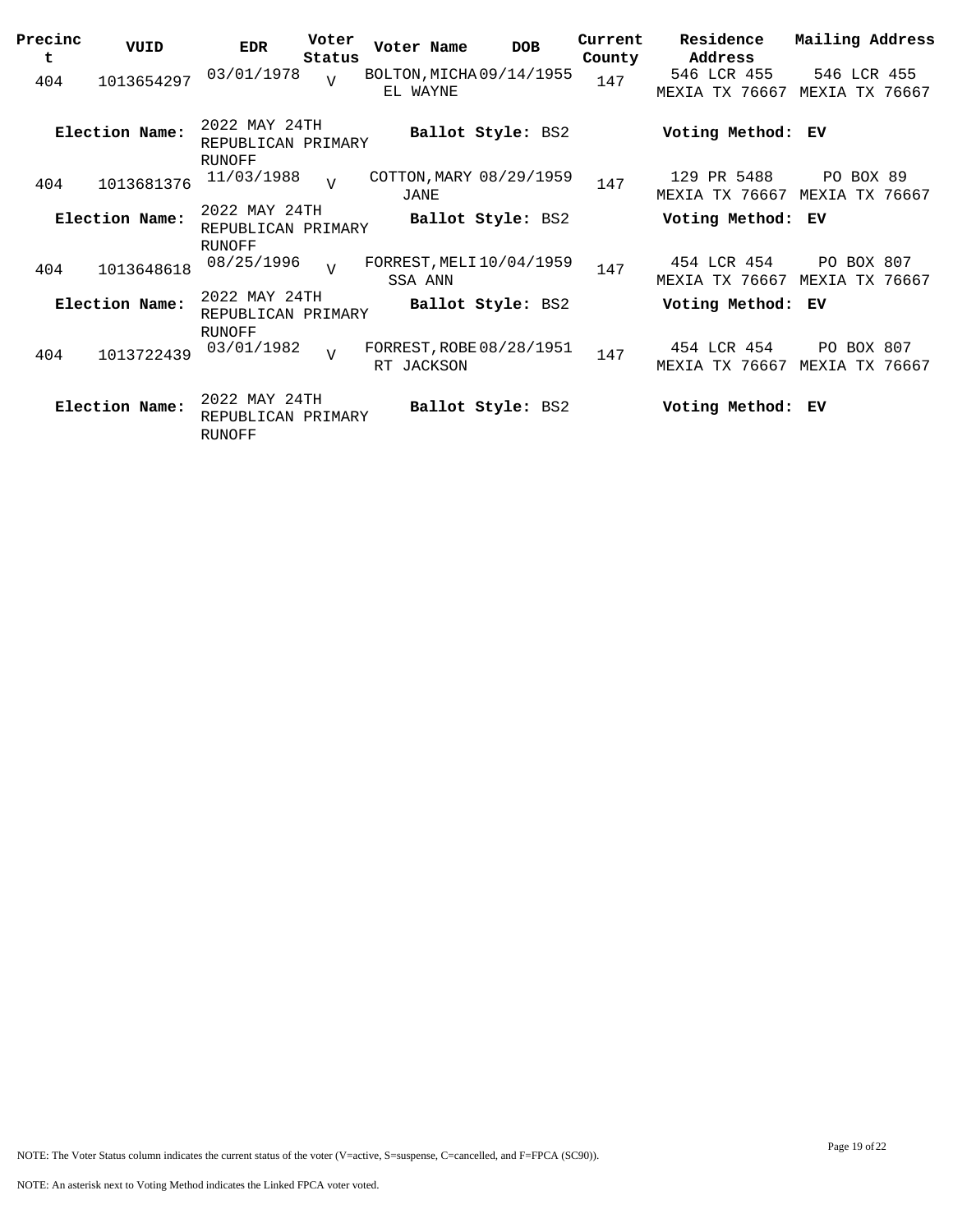| Precinc<br>t | VUID           | <b>EDR</b>                                           | Voter<br>Status | Voter Name                            | <b>DOB</b>        | Current<br>County | Residence<br>Address           | Mailing Address                |
|--------------|----------------|------------------------------------------------------|-----------------|---------------------------------------|-------------------|-------------------|--------------------------------|--------------------------------|
| 405          | 1021872754     | 08/09/2017                                           | $\overline{V}$  | HURST, LOUIS 04/20/1957<br>PAUL       |                   | 147               | 400 LCR 418<br>MEXIA TX 76667  |                                |
|              | Election Name: | 2022 MAY 24TH<br>REPUBLICAN PRIMARY                  |                 |                                       | Ballot Style: BS2 |                   | Voting Method: EV              |                                |
| 405          | 1013651634     | RUNOFF<br>03/21/1986                                 | $\overline{U}$  | SHOQUIST, LOR 03/20/1959<br>RILEE ANN |                   | 147               | 2104 FM 1953<br>MEXIA TX 76667 | 2104 FM 1953<br>MEXIA TX 76667 |
|              | Election Name: | 2022 MAY 24TH<br>REPUBLICAN PRIMARY<br><b>RUNOFF</b> |                 |                                       | Ballot Style: BS2 |                   | Voting Method: EV              |                                |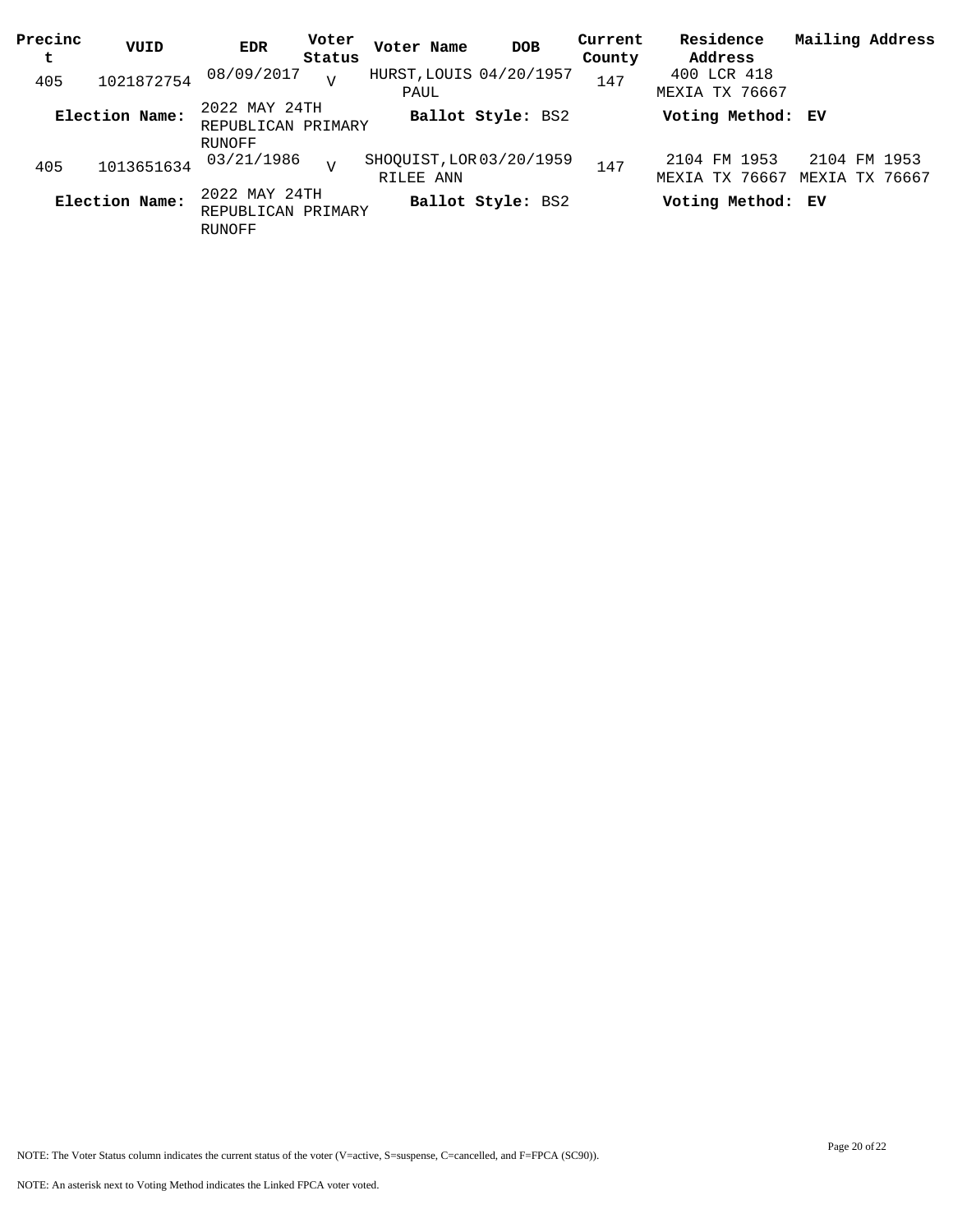| Precinc<br>t | VUID           | <b>EDR</b>                                    | Voter<br>Status | Voter Name                        | <b>DOB</b>        | Current<br>County | Residence<br>Address                  | Mailing Address                                           |
|--------------|----------------|-----------------------------------------------|-----------------|-----------------------------------|-------------------|-------------------|---------------------------------------|-----------------------------------------------------------|
| 406          | 1021442042     | 07/23/2004                                    | $\overline{V}$  | LONGER, ETTA 07/31/1959<br>WARREN |                   | 147               | 205 PR 5825A<br>GROESBECK TX<br>76642 | 205 PR 5825A<br>GROESBECK TX<br>76642                     |
|              | Election Name: | 2022 MAY 24TH<br>REPUBLICAN PRIMARY           |                 |                                   | Ballot Style: BS2 |                   | Voting Method: EV                     |                                                           |
| 406          | 1037495602     | RUNOFF<br>07/06/2014                          | $\overline{V}$  | WARREN, KAREN 06/29/1964<br>DRU   |                   | 147               | 190 PR 5825A<br>GROESBECK TX<br>76642 | 283 PRIVATE<br><b>ROAD 5825A</b><br>GROESBECK TX<br>76642 |
|              | Election Name: | 2022 MAY 24TH<br>REPUBLICAN PRIMARY<br>RUNOFF |                 |                                   | Ballot Style: BS2 |                   | Voting Method: EV                     |                                                           |